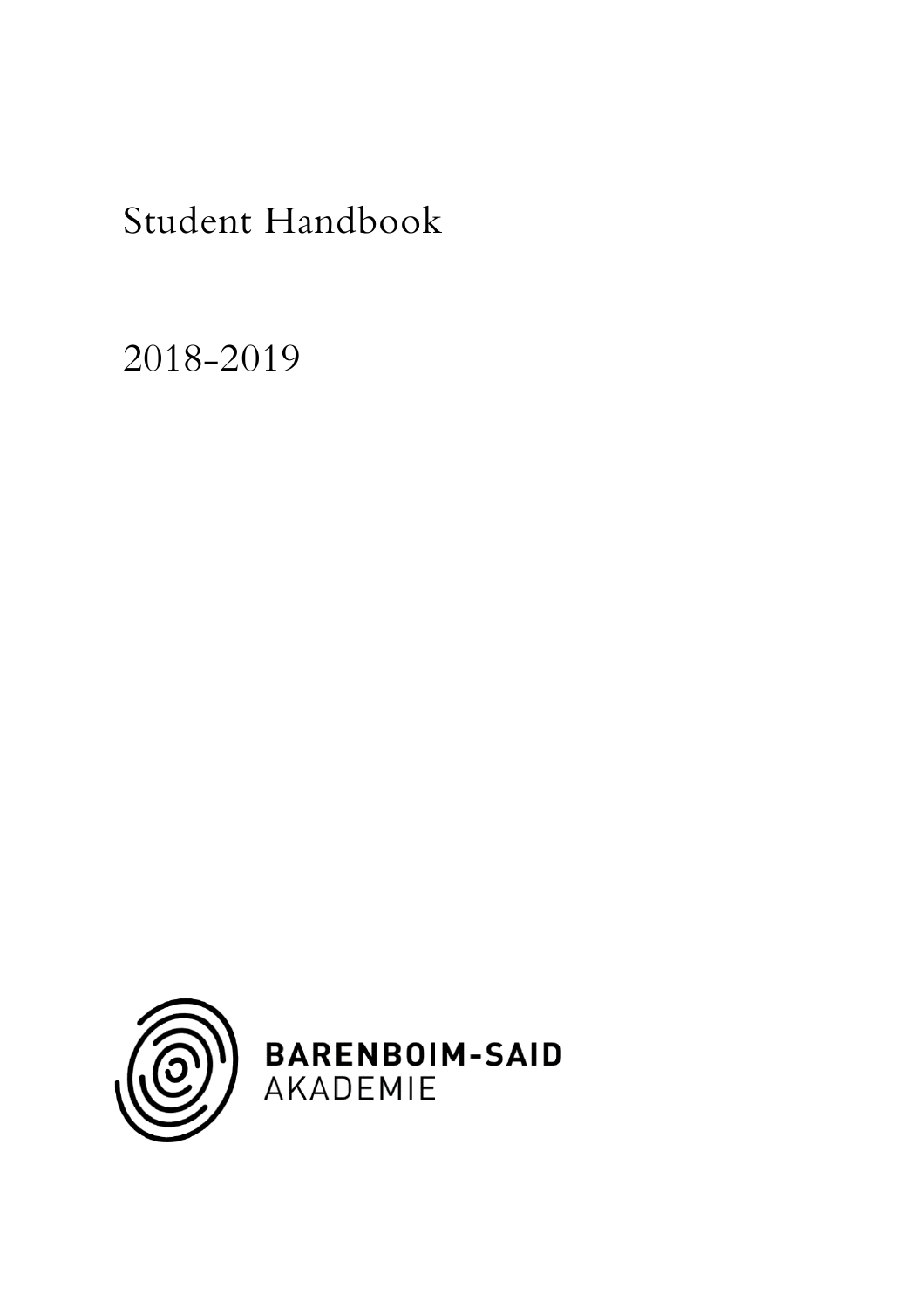

## Barenboim-Said Akademie Französische Straße 33D

10117 Berlin Germany

Tel: 030 20 96 717 00 Fax: 030 20 96 717 29 Email: [info@barenboimsaid.de](mailto:info@barenboimsaid.de) Website: [www.barenboimsaid.de](http://www.barenboimsaid.de/)

All students enrolled at the Barenboim-Said Akademie are bound to the regulations in this Handbook. Students must comply with regulations and attest that they have read, understood and agree to abide by the regulations in this Handbook.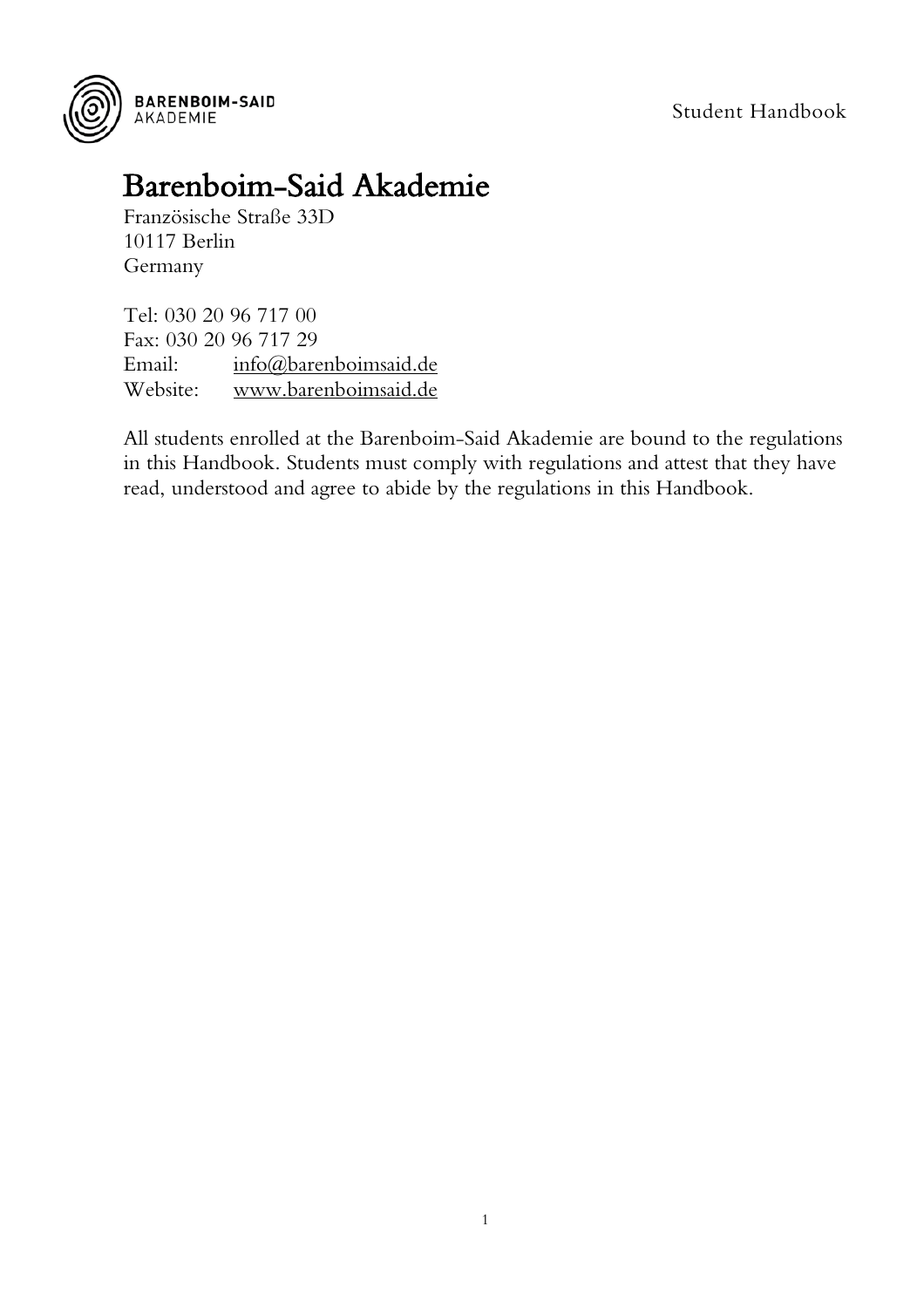



## Table of Contents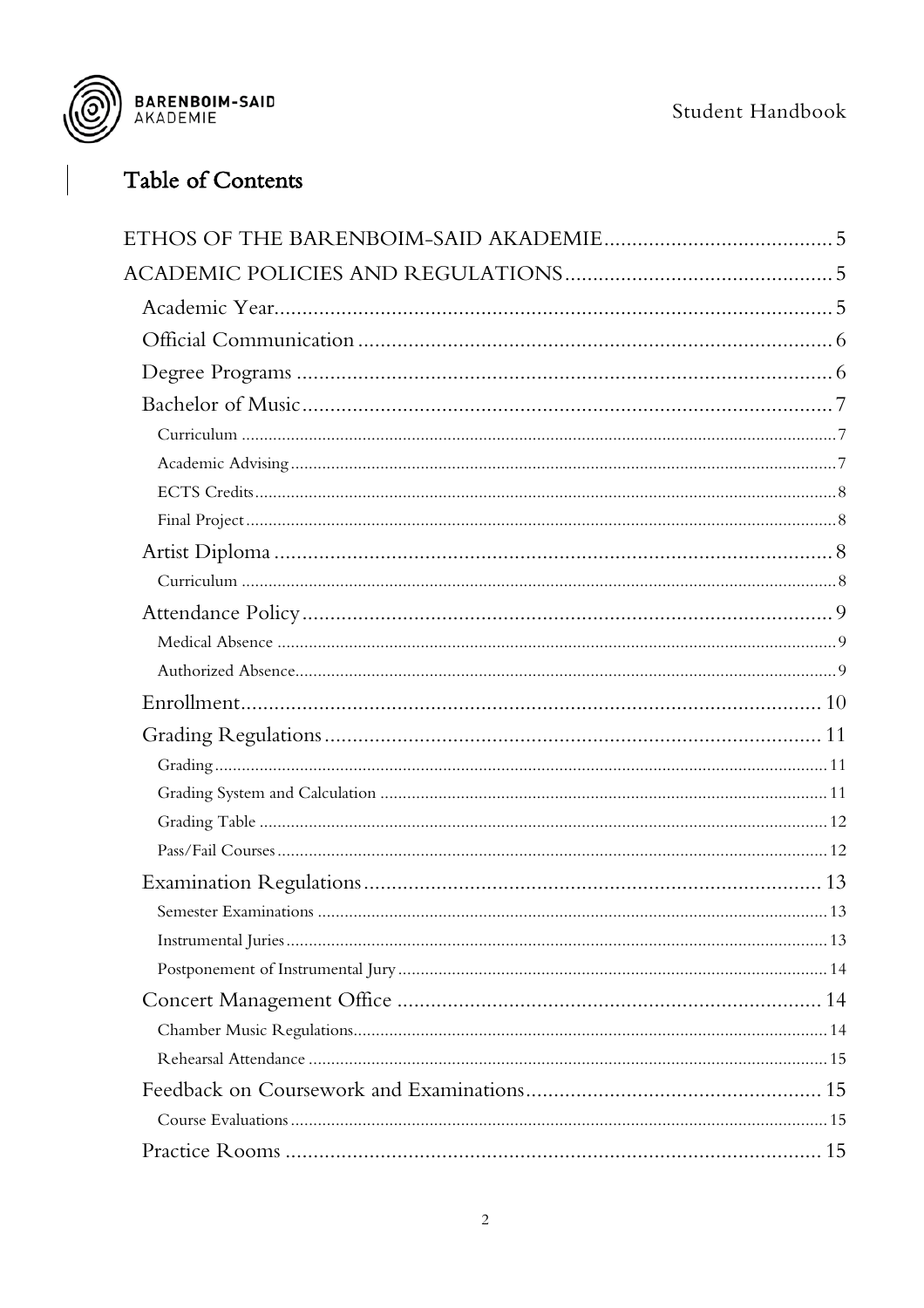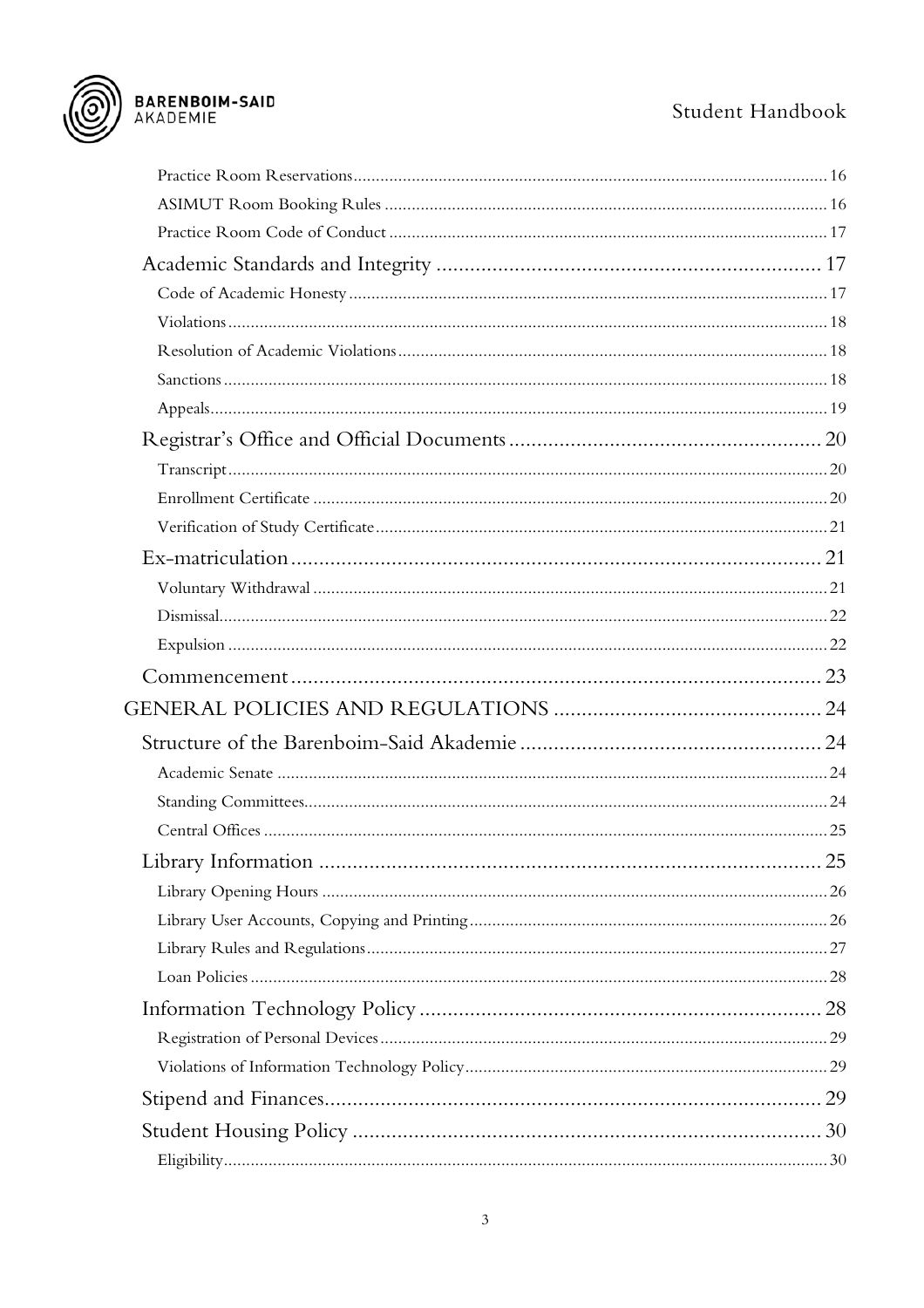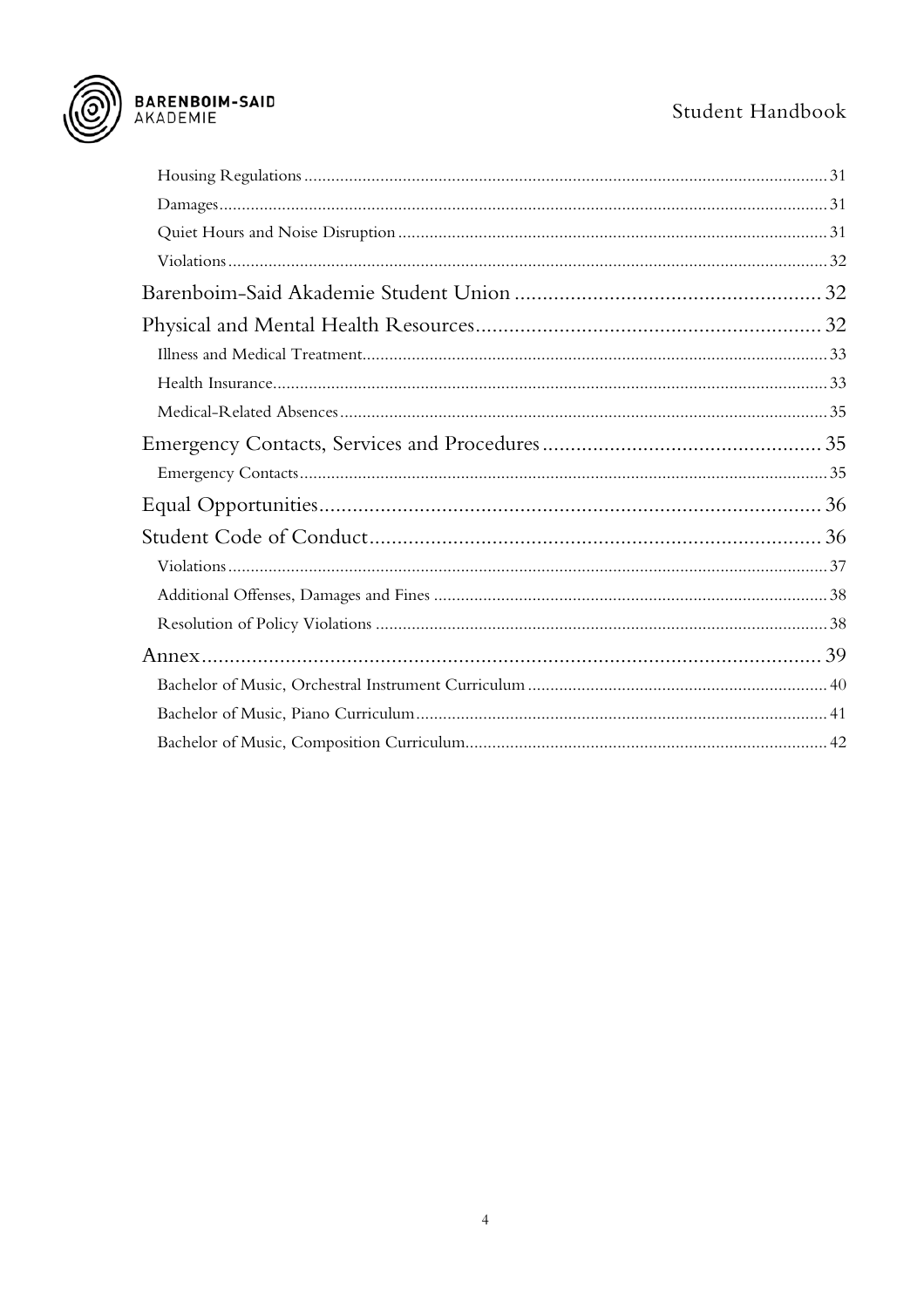

## <span id="page-5-0"></span>ETHOS OF THE BARENBOIM-SAID AKADEMIE

The Barenboim-Said Akademie is committed to fostering an academic environment that is respectful, honest and open, and furthers cultural, intellectual, and personal development. All students are expected to approach their musicmaking and academic work with purpose and diligence, to engage in respectful and thoughtful discussion with peers, instructors and staff, and to contribute positively to the Barenboim-Said Akademie community.

## <span id="page-5-1"></span>ACADEMIC POLICIES AND REGULATIONS

#### <span id="page-5-2"></span>Academic Year

The Barenboim-Said Akademie's academic year is comprised of two semesters, a Winter and a Summer Semester, following the typical German academic year. The Winter Semester runs from 01 October to 28 February of the following year and Summer Semester runs from 01 March to 30 September. During each semester, there are three main phases: lecture periods, examination periods, and semester breaks. Each lecture period is typically 13 weeks per semester. Each examination period is two weeks. The lecture period in the Winter Semester runs from October to early February, while the lecture period in the Summer Semester typically runs from mid-March to early July.

N.B. The Barenboim-Said Akademie observes all Berlin and German public holidays.

Semester weeks are numbered each academic year. Weeks of Winter Break and Spring Break are not counted.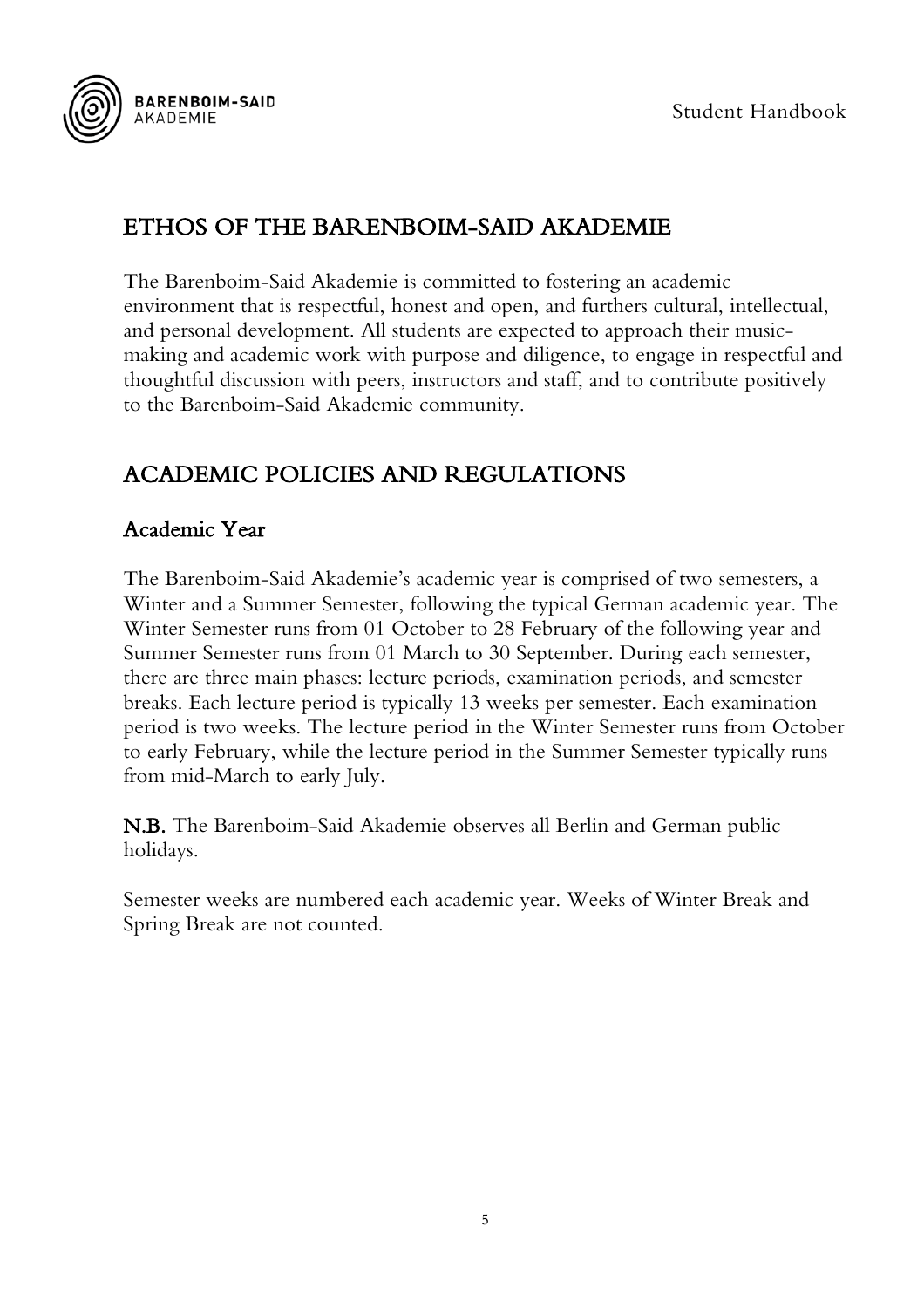

#### Academic Calendar

|                                                                        | Winter Semester $2018 - 19$                                                                                                                                  |                                                           | Summer Semester 2019                                                                                             |
|------------------------------------------------------------------------|--------------------------------------------------------------------------------------------------------------------------------------------------------------|-----------------------------------------------------------|------------------------------------------------------------------------------------------------------------------|
| Orientation:<br>Week 1:<br>Week 2:<br>Week 3:<br>Week 4:               | $01 - 12$ October 2018<br>15 October – 19 October 2018<br>$22 - 26$ October 2018<br>29 October – 02 November 2018<br>$5-9$ November 2018                     | Week 1:<br>Week 2:<br>Week 3:<br>Week 4:<br>Week 5:       | 18 – 22 March 2019<br>$25 - 29$ March $2019$<br>$1 - 5$ April 2019<br>8-12 April 2019<br>$15 - 18$ April 2019    |
| Week 5:<br>Week 6:<br>Week 7:<br>Week 8:<br>Week 9:<br><b>Week 10:</b> | $12 - 16$ November 2018<br>$19 - 23$ November 2018<br>$26 - 30$ November 2018<br>$3 - 7$ December 2018<br>$10 - 14$ December 2018<br>$17 - 21$ December 2018 | Spring Break:<br>Week 6:<br>Week 7:<br>Week 8:<br>Week 9: | $19 - 26$ April 2019<br>29 April – $3$ May 2019<br>$6 - 10$ May 2019<br>$13 - 17$ May 2019<br>$20 - 24$ May 2019 |
| Winter Break:                                                          | 22 December 2018 - 6 January 2019                                                                                                                            | Week $10$ :<br><b>Week 11:</b>                            | $27 - 31$ May 2019<br>$3 - 7$ June 2019                                                                          |
| Week 11:<br>Week 12:<br>Week 13:                                       | $7 - 11$ January 2019<br>$14 - 18$ January 2019<br>$21 - 25$ January 2019                                                                                    | Week 12:<br>Week 13:<br>Examinations:                     | $10 - 14$ June 2019<br>$17 - 21$ June 2019<br>24 June $-5$ July 2019                                             |
| Examinations:                                                          | 28 January $-08$ February 2019                                                                                                                               |                                                           |                                                                                                                  |

## <span id="page-6-0"></span>Official Communication

All official information to students is communicated through their Barenboim-Said Akademie email account and ASIMUT. Students are expected to consult these sources at all times and are encouraged to connect their Akademie email accounts to their private internet capable devices. Students must keep the Registrar updated on their current contact details, including residential address (if not living in student accommodation) and current telephone number. The Akademie will only contact you via phone in urgent situations.

#### <span id="page-6-1"></span>Degree Programs

The Barenboim-Said Akademie offers three (3) educational programs: the Bachelor of Music and the Artist Diploma, and the Preparatory Program.

The Bachelor of Music degree is a four-year, eight-semester degree program accredited through recommendation by the Berlin Senate for Education, Youth,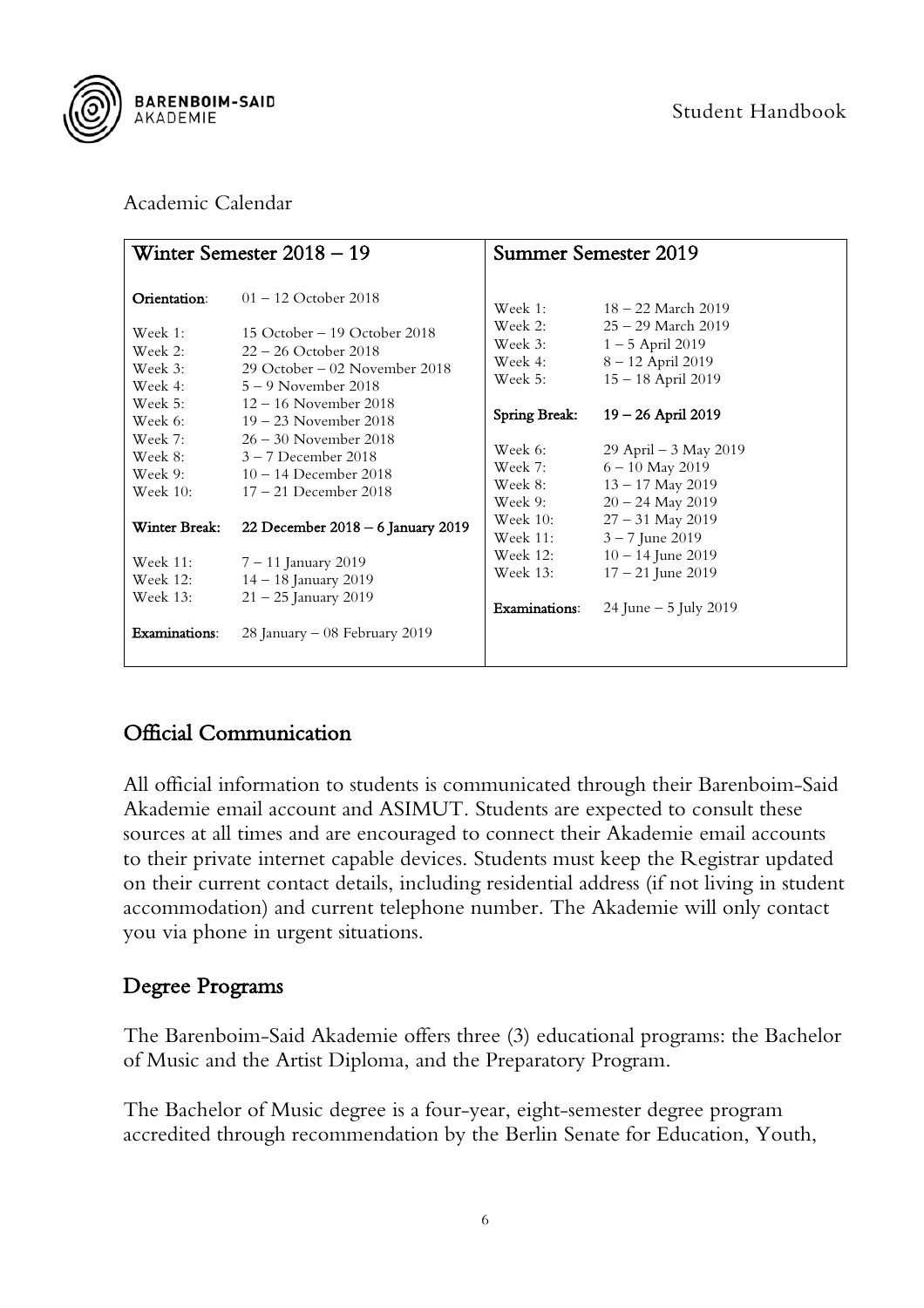

and Science in accordance with the Berlin Higher Education Law (German: "Berliner Hochschulgesetz").

The Artist Diploma is a one-year, two-semester program, extendable to a two-year, four-semester program. The Artist Diploma is not accredited by any official state body. Participants are entitled to a certificate of affiliation with the Barenboim-Said Akademie. Participants are, in most cases, holders of a recognized undergraduate degree.

The one-year Preparatory Program aims to prepare students for Bachelor of Music entrance exams by providing instrumental lessons, music theory courses and language training.

#### <span id="page-7-0"></span>Bachelor of Music

#### <span id="page-7-1"></span>Curriculum

The Bachelor of Music (BMus) Program is comprised of various courses grouped in to 10 different modules. Each module consists of a group of courses, which are pedagogically related, plus an elective module. Some modules are split into two levels: basic courses, offered in the first four semesters of studies; and advanced courses, offered in the last four semesters of studies. The instrumental curriculum is standard for all instrument programs except for piano. The curriculum varies slightly for piano students, and the curriculum for composition students is unique.

Please see the ECTS credit point charts for the following: Instrumental Studies; Piano Studies; and Composition Studies in the Annex of this booklet.

#### <span id="page-7-2"></span>Academic Advising

To make sure the student stays on track during their studies, all Bachelor of Music students are required to attend mandatory Academic Advising sessions at the beginning of each semester. These sessions will ensure that the student understands the curriculum, and that any of their questions about the courses or curriculum can be addressed. Meetings will be scheduled individually between the student and the advisor. Students are required to collect their advisors' signatures on the enrollment forms before turning in their enrollment forms to the Registrar's Office.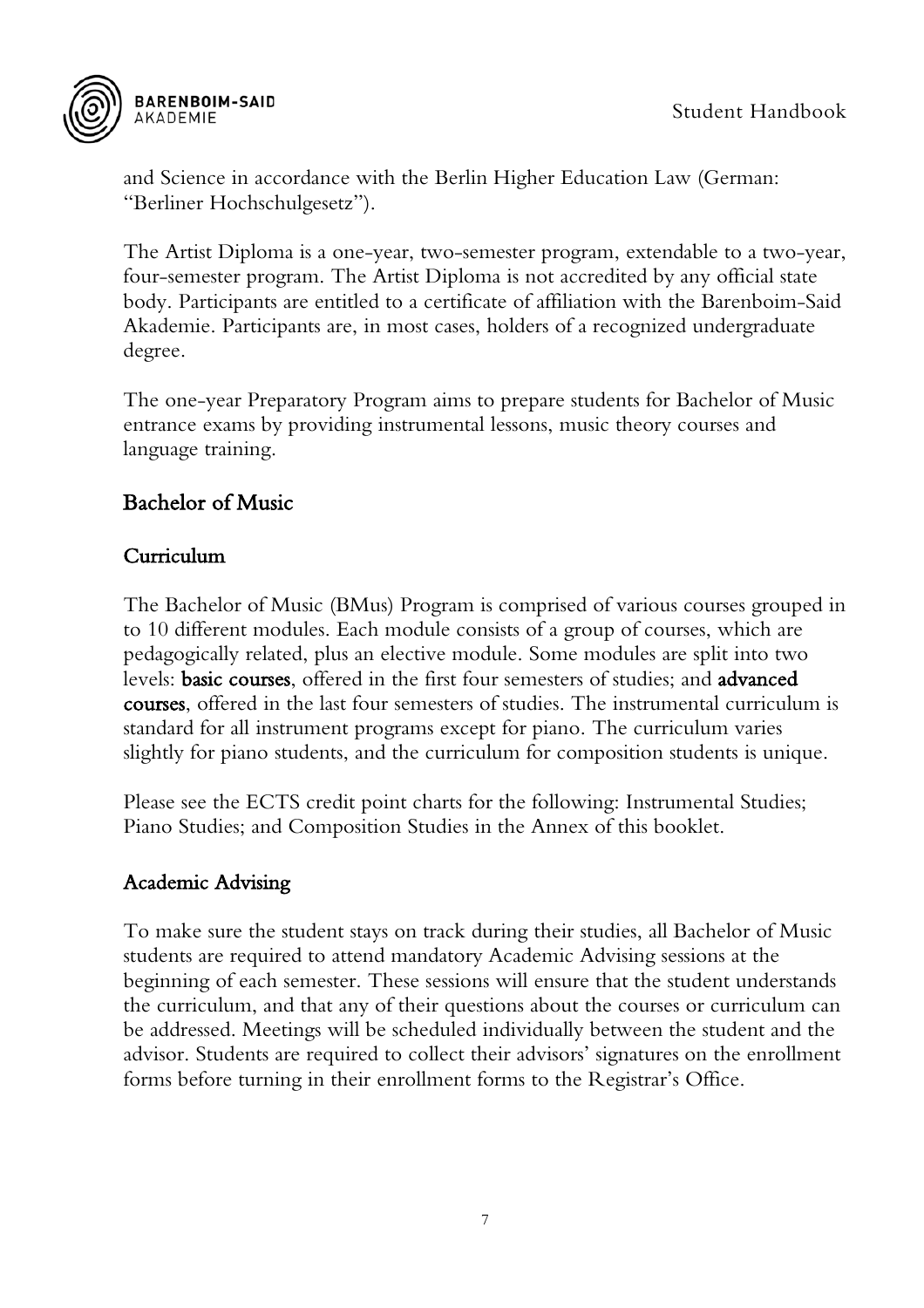

#### <span id="page-8-0"></span>ECTS Credits

Upon successful completion of a course, students receive ECTS (European Credit Transfer and Accumulation System) credits. One ECTS credit point is equal to thirty (30) hours of coursework. The number of ECTS credits per course is dependent upon the number of classroom and study hours the course demands. ECTS credits are also transferable to other accredited European institutions of higher education. The Barenboim-Said Akademie's Bachelor of Music Degree is awarded upon the successful completion of all required courses within each module, worth, in total, two-hundred forty (240) ECTS credits.

#### <span id="page-8-1"></span>Final Project

The final project is the culmination of the Bachelor of Music Program at the Barenboim-Said Akademie and is a combination of a final recital and an individually conceived and researched academic paper on a related topic. Performed and written in the final year, students are expected to begin planning their final project from the beginning of their seventh semester. In planning and in preparing the final project, students will attend academic colloquia and be given individual advising by faculty.

## <span id="page-8-2"></span>Artist Diploma

The one-year Artist Diploma Program is designed for musicians who are professionally more advanced and hold an undergraduate degree. The Artist Diploma is a certificate program and does not constitute a degree.

#### <span id="page-8-3"></span>Curriculum

Artist Diploma students are required to attend and participate in Main Instrumental Instruction, Group Musical Practice, and a minimum of one Humanities course per semester. Secondary Instrument is not offered to Artist Diploma students.

Artist Diploma students can enroll in any additional Humanities or Musicology courses on offer during their study at the Barenboim-Said Akademie. Artist Diploma students are not awarded ECTS credits for their courses but must successfully complete the expected courses to receive their certificate of affiliation upon finishing the program.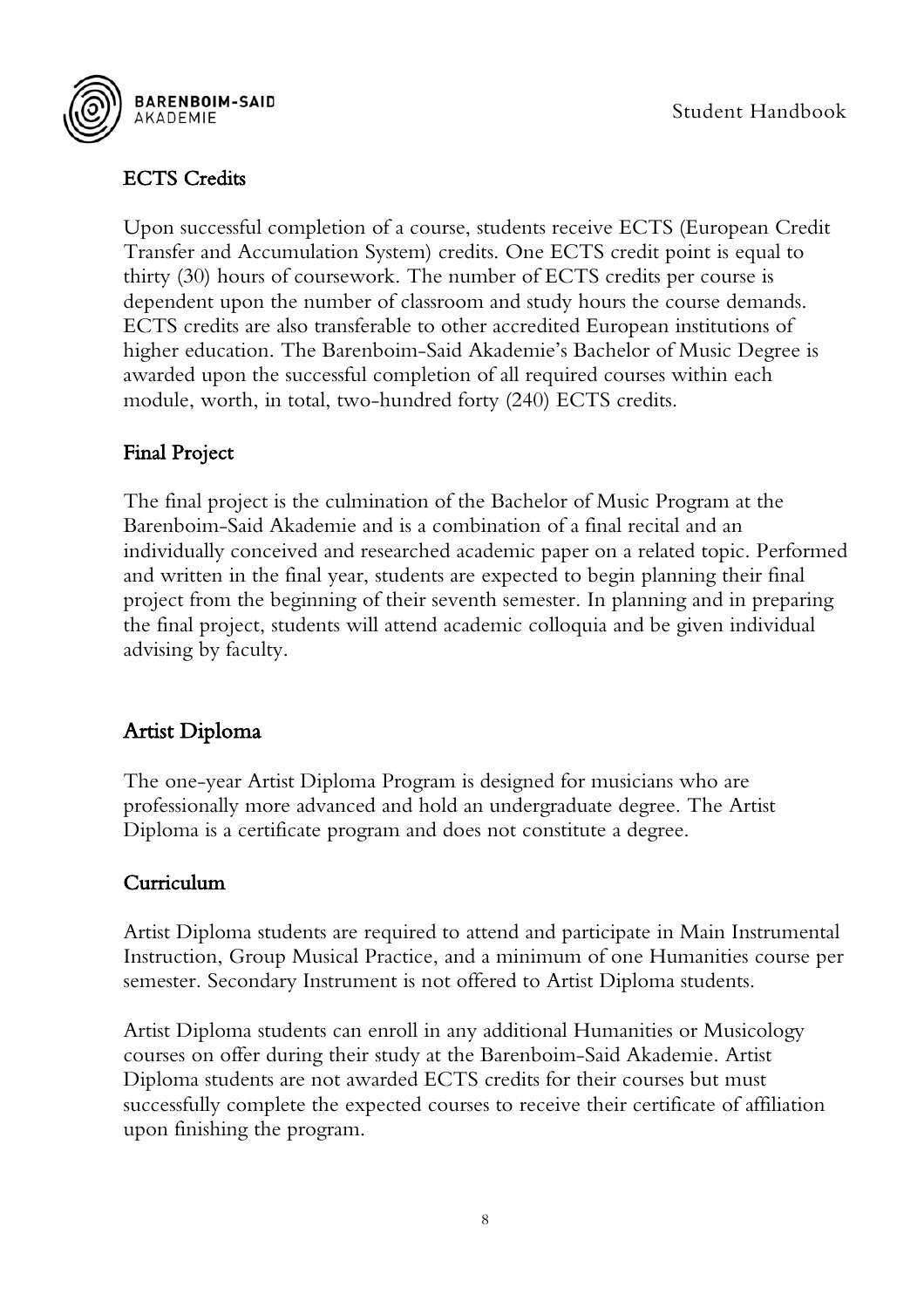

#### <span id="page-9-0"></span>Attendance Policy

Attendance is mandatory in all lectures, seminars, tutorial groups and rehearsals. Absence policy per class is determined by the course instructor.

If a student is unable to attend a class for any reason, it is their responsibility to notify the instructor of the class by email as soon as it is feasible. This includes Authorized Absences.

N.B. Travel or departures for and/or late returns from vacation are not considered valid excuses for missing classes. Students are expected to make travel plans in advance and make sure they do not interfere with class schedule.

#### <span id="page-9-1"></span>Medical Absence

Students must submit medical documentation to the Registrar's Office in cases where illness has caused or is likely to result in two (2) consecutive days or more of missed classes or if an examination is missed due to illness. The student must inform lecturers and the Registrar's Office as soon as possible about illness-related absences and documentation from a medical professional (Krankschreibung) should be submitted to the Registrar's Office within one (1) week of the first absence.

#### <span id="page-9-2"></span>Authorized Absence

All absences related to musical engagements outside the Barenboim-Said Akademie that are longer than one (1) day of classes must be authorized by the Registrar. The Akademie recognizes the importance of your participation in musical engagements outside of our institution, and will grant:

- (a) To B.Mus students, a maximum of four (4) Authorized Absences per academic year;
- (b) To Artist Diploma students, a maximum of six (6) Authorized Absences per academic year;

Provided the following conditions are met:

1. An Authorized Absence Form is submitted to the Registrar's Office a minimum of two weeks before the requested absence. Late requests can only be considered in extenuating circumstances.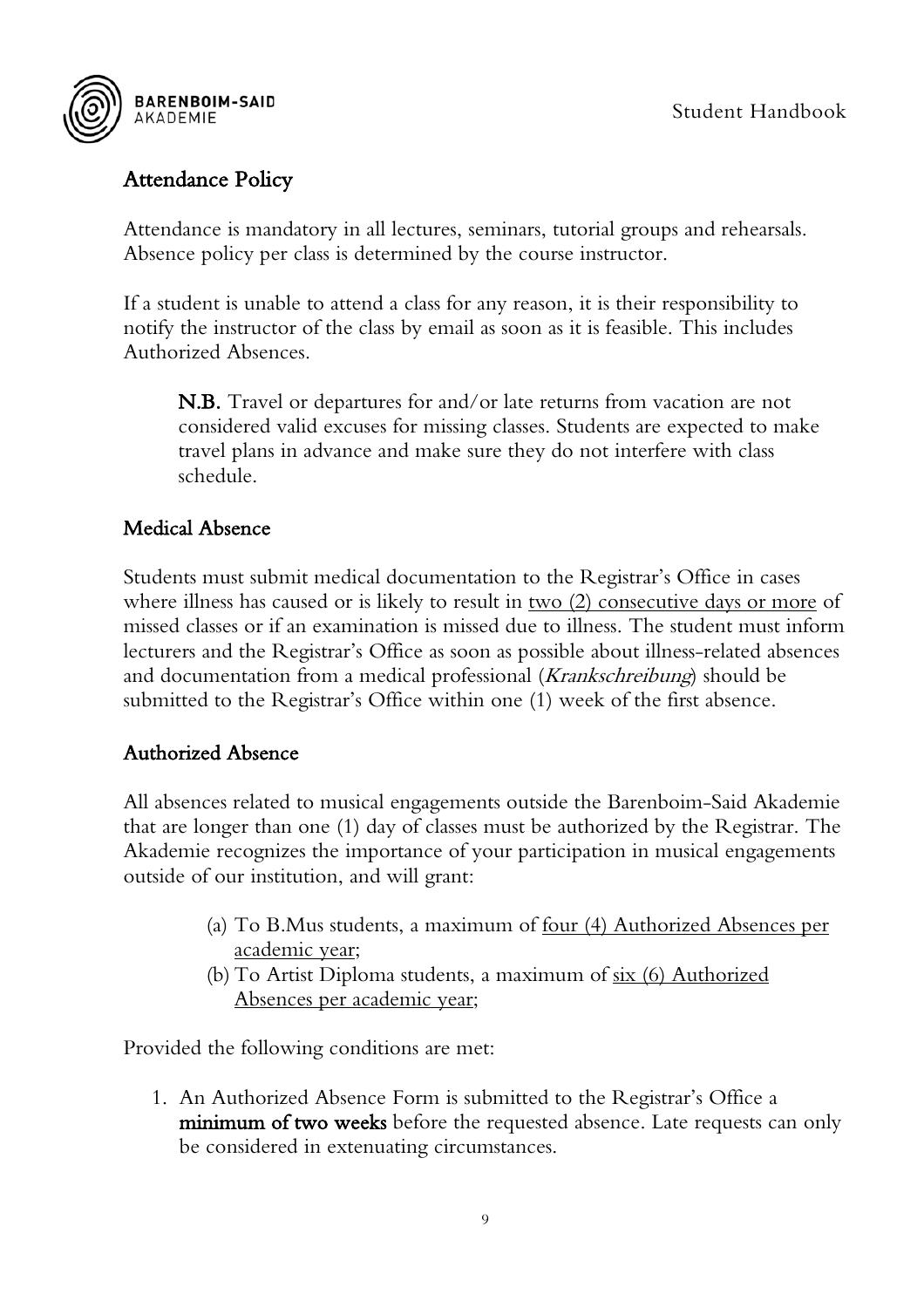

- 2. The Authorized Absence Form requires student signature, documentation from presenting organization, student statement of the professional significance of the event, and signatures from all instrumental and core course teachers.
- 3. The student is in good academic standing in all classes.
- 4. The student must notify all course instructors by email of Authorized Absence immediately after their authorized absence has been approved and before leaving for their absence. The student is required to keep up with any missed assignments during the absence.
- 5. The student is required to complete all work assigned by individual course instructor during the absence.
- 6. Each absence is no longer than four (4) consecutive days of classes. If the absence exceeds four class days, it will count as an additional absence if approved.

N.B. West-Eastern Divan Orchestra (WEDO) activities are part of the Barenboim-Said Akademie. Students involved in WEDO activities must submit one Authorized Absence Form per activity; Authorized Absences used for WEDO activities may exceed four consecutive days of classes and will only count for one absence.

Forms for requesting excused absences are available at the Registrar's Office.

#### <span id="page-10-0"></span>Enrollment

Course enrollment usually takes place during the second week of classes. Students receive their enrollment forms from the Registrar's Office along with the Course Catalogue via email. Hardcopies of these documents are available upon request. While mandatory courses will already be marked on the enrollment forms, students have a choice of certain electives and additional courses. Any questions about the course schedule or enrollment can be addressed during the student's personal Academic Advising session or to the Registrar's Office directly.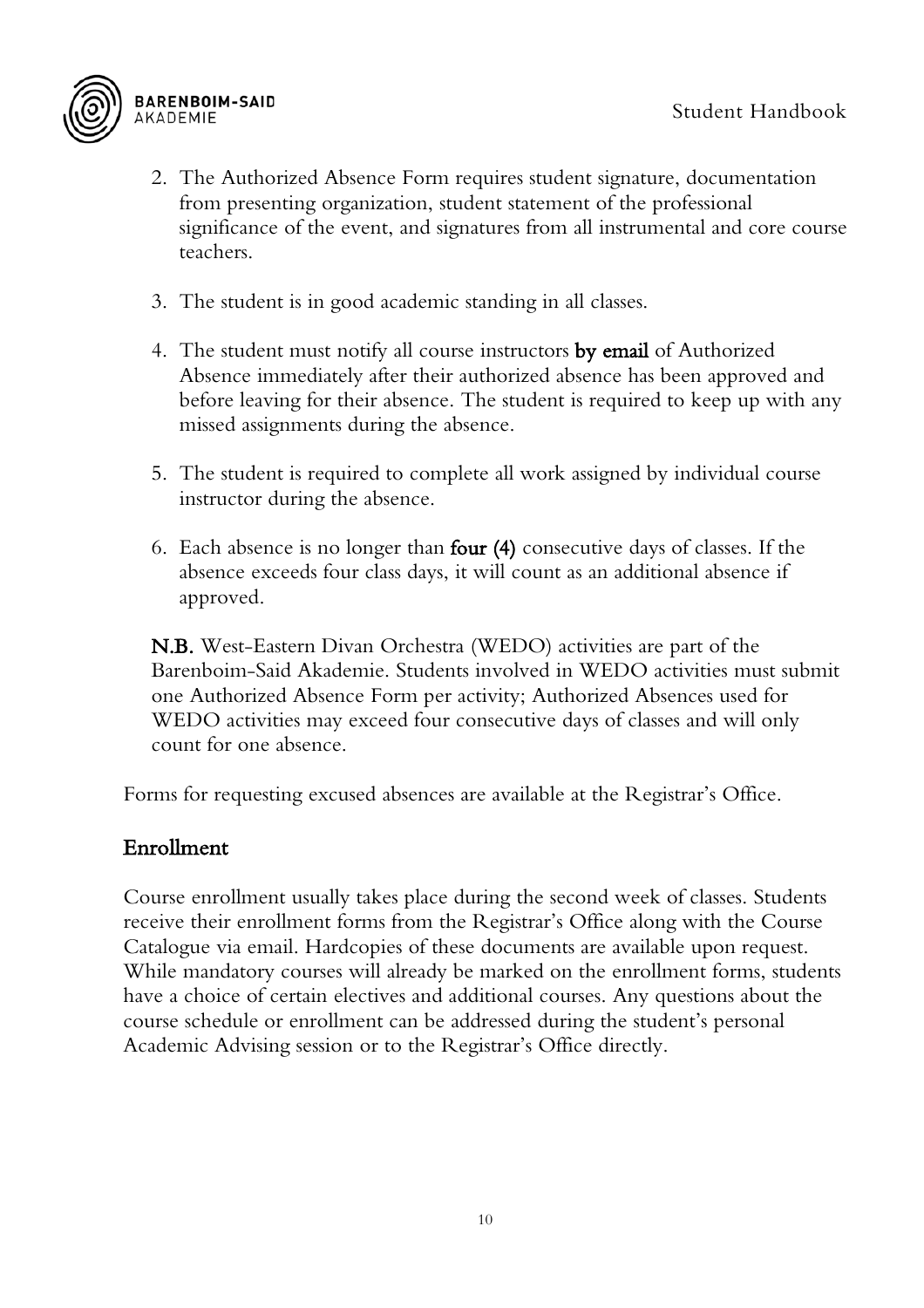

#### <span id="page-11-0"></span>Grading Regulations

#### <span id="page-11-1"></span>Grading

Evaluation of student performance in classes is up to individual course instructors in accordance with examination rules and regulations (*Prüfungsordnung*) and can be based on students' written work, final examinations, assignments, presentations and participation in all aspects of the course.

Course instructors determine the breakdown of grades and course attendance policy and will communicate it to students in the course syllabus. Course instructors must base their grading policy on the guidelines specified in the examination rules and regulations.

Students receive their grade reports for each semester once all grades have been submitted to and processed by the Registrar's Office. Students may request an updated unofficial transcript at any time. Processing time for these requests is generally three to five days.

#### <span id="page-11-2"></span>Grading System and Calculation

The Barenboim-Said Akademie employs a weighted, cumulative grading system that calculates a semesterly and cumulative grade point average (GPA). Graded classes which receive credit are on an 'A-F' metric or 'Pass/Fail'. Letter grades have a corresponding grade point value, which is used to determine a student's GPA.

N.B. Course failure will negatively impact student GPA and repeated failures could result in being placed on Academic Probation (see: Academic Policies and Regulations: Grading Regulations: Academic Probation).

Please see the formula below for grade calculation:

grade point value x course credit  $=$  grade points per course; total grade points per semester / total credits per semester = semester grade point average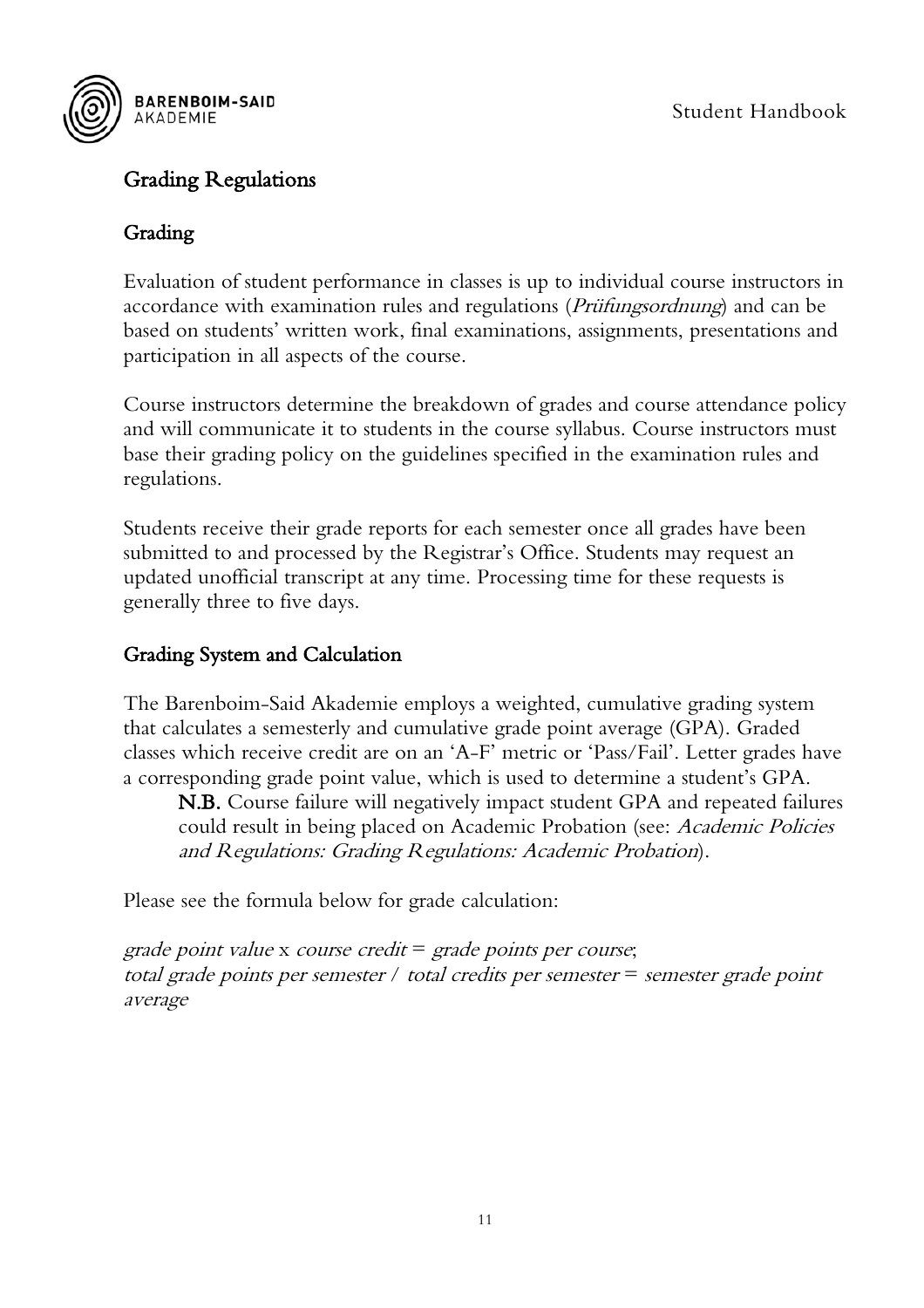



#### <span id="page-12-0"></span>Grading Table

| Percentage       | Letter<br>Grade | Grade<br>Point | Description                                                              | Corresponding German<br>Grade |
|------------------|-----------------|----------------|--------------------------------------------------------------------------|-------------------------------|
| 93-100%          | A               | $\overline{4}$ | high marks: an excellent                                                 |                               |
| 90-92%           | $A-$            | 3.7            | achievement                                                              | 1.3                           |
| 87-89%           | $B+$            | 3.3            | above average: an                                                        | 1.7                           |
| 83-86%           | B               | 3              | achievement substantially<br>above average                               | 2.0                           |
| 80-82%           | $B-$            | 2.7            | requirements                                                             | 2.3                           |
| 77-79%           | $C+$            | 2.3            | average: an achievement                                                  | 2.7                           |
| 73-76%           | $\mathcal{C}$   | $\overline{2}$ | which corresponds to                                                     | 3.0                           |
| 70-72%           | $C-$            | 1.7            | average requirements                                                     | 3.3                           |
| 60-69%           | D               |                | below average: an<br>achievement which meets<br>the basic requirements   | 4.0                           |
| 59% and<br>lower | F               | $\theta$       | failure: an achievement<br>which does not meet the<br>basic requirements | 5.0                           |

N.B. Grades are converted into corresponding German grades using the "Modifizierte Bayerische Formel":

Nmax – Nd  $--------x$  3 + 1 Nmax – Nmin

Nmax: maximal grade Nmin: minimum passing grade Nd: grade that is converted

#### <span id="page-12-1"></span>Pass/Fail Courses

Pass/Fail courses are not weighted and therefore do not impact students' GPA. Credits from Pass/Fail courses count towards the final 240 ECTS credit points, but are not weighted into the GPA credit hours.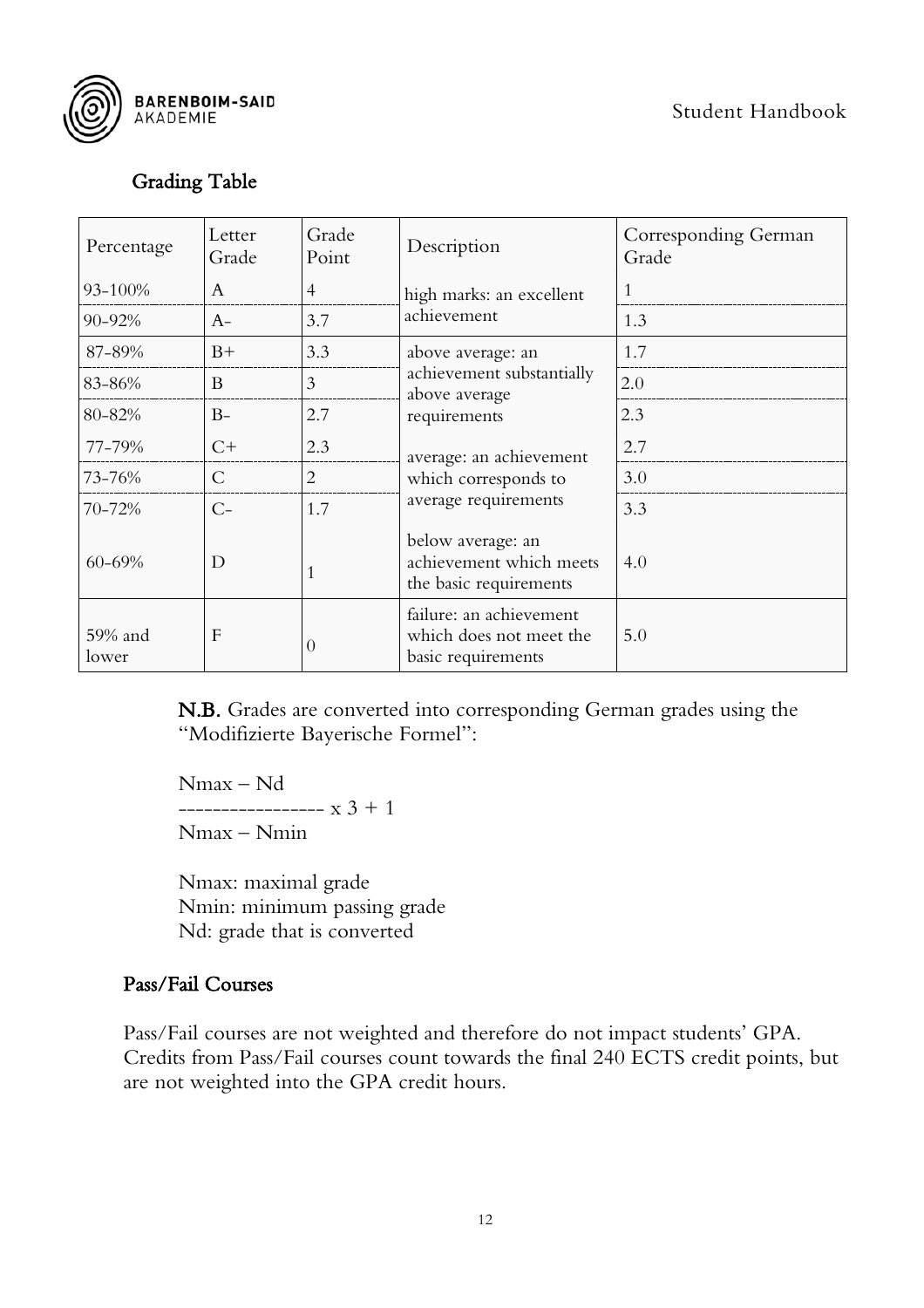



#### <span id="page-13-0"></span>Examination Regulations

#### <span id="page-13-1"></span>Semester Examinations

All written examinations take place during a designated examination period at the end of the semester unless otherwise specified by the instructor. Course instructors create and weigh semester examinations on a per course basis.

It is the student's responsibility to attend all examinations. Students are expected to remain in Berlin until the end of examination period in each semester. If a student is ill during the examination, the student must inform the lecturer and the Registrar's Office and provide documentation in the form of a doctor's note (Krankschreibung). If an examination is missed due to illness, individual arrangements will be made with the lecturer to make up the examination.

#### <span id="page-13-2"></span>Instrumental Juries

Students of all instrumental groupings will present semesterly instrumental jury examinations. Jury examinations are always private. Jury examinations are to be self-organized between the studio teachers, the accompanists (if applicable) and the students. There will be a 6-week timeframe designated for organizing jury examinations each semester, two weeks before and after the designated examination period, depending on student and teacher availability. Each jury consists of a minimum of two instrumental faculty members. The configuration and scheduling of the juries is up to instrumental faculty; however, the student's primary instrumental should be present on the jury.

All instrumental juries will feature an examination commission of at least two instrumental faculty teachers. Instrumental jury examinations are at minimum fifteen (15) minutes and at maximum twenty (20) minutes of music per student, unless otherwise specified by the studio teacher and approved by the Registrar.

N.B. The Barenboim-Said Akademie places no restriction on instrumental programming, which is to be determined by the instrumental faculty. The Dean's Office may function in an advisory capacity.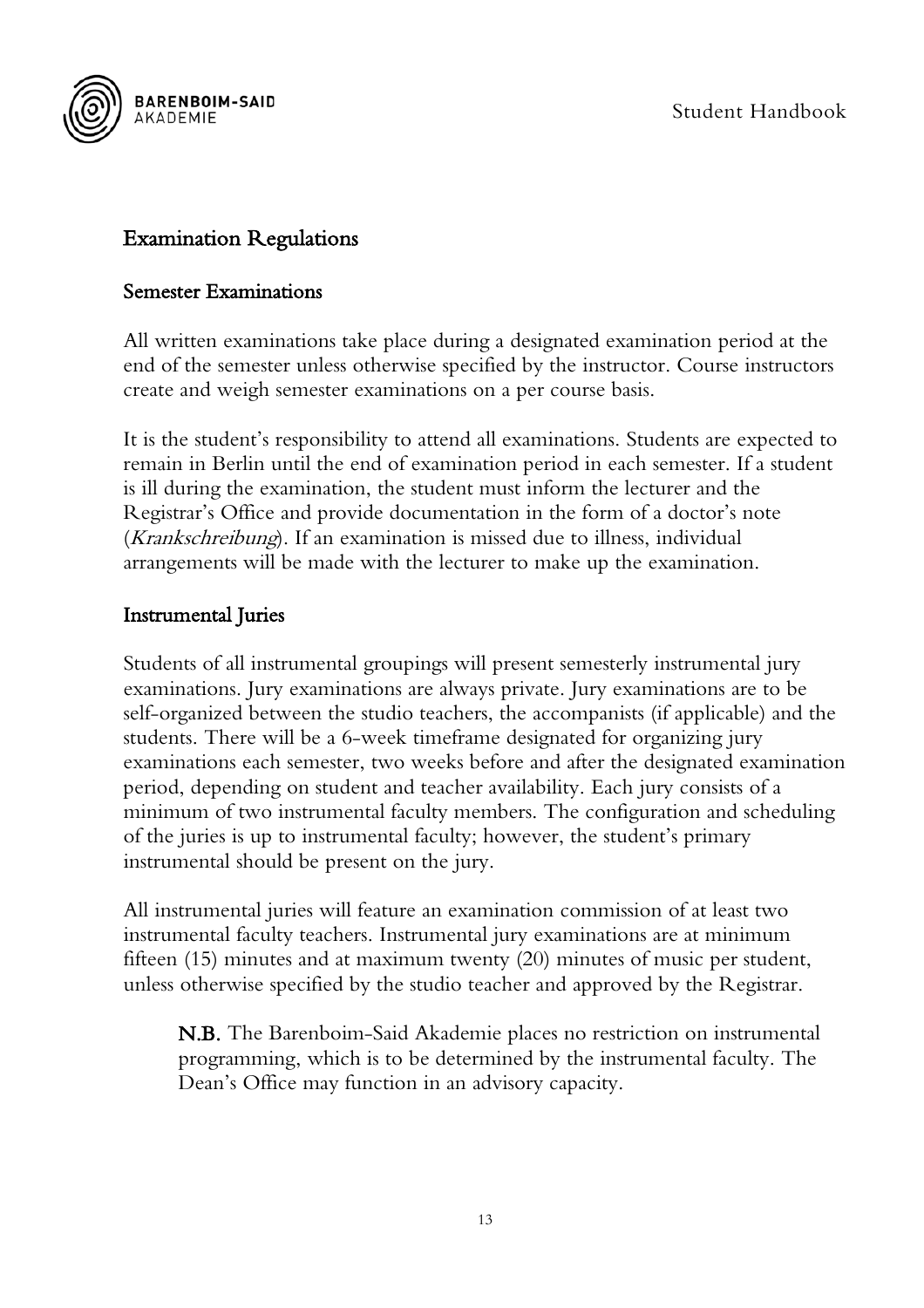

#### <span id="page-14-0"></span>Postponement of Instrumental Jury

Permission to postpone a jury examination must be approved in writing by the primary instrumental teacher and submitted to the Registrar's Office. Make-up juries are typically scheduled between Weeks 1 and 3 of the following semester.

Postponement requests for medical reasons must be accompanied by medical documentation certifying an acute condition. Failure to perform at a make-up jury may result in Primary Instrumental course failure.

#### <span id="page-14-1"></span>Concert Management Office

The Concert Management Office manages all aspects of student concerts, chamber music organizations, recording facilities, practice room regulations and Final Recitals. This office is headed by the Coordinator to the Office of President, Tyme Khleifi.

#### <span id="page-14-2"></span>Chamber Music Regulations

Participation in chamber music is a main curricular component of the Barenboim-Said Akademie's curriculum and essential for a musician's development.

Chamber music groupings are formed by the Professor for Chamber Music in coordination with the Concert Office and Chamber Music coaches and approved by the Dean's Office. In order to receive Chamber Music course credit, groups are expected to rehearse regularly between coachings, participate and attend coaching sessions, and give a performance of the chamber music work at least once during the semester.

Students are required to observe the following points during their participation in Chamber Music:

- 1. Students are expected to attend all classes, lessons, coachings, and required rehearsals and performances in a prompt and professional manner. Unexplained absences and/or repeated tardiness may result in a failing grade.
- 2. Students are expected to organize and schedule their own rehearsals amongst themselves and schedule coachings with their designated group coach.
- 3. Rehearsal scheduling must not conflict with other courses.
- 4. Chamber Music concerts are organized centrally through the Concert Office.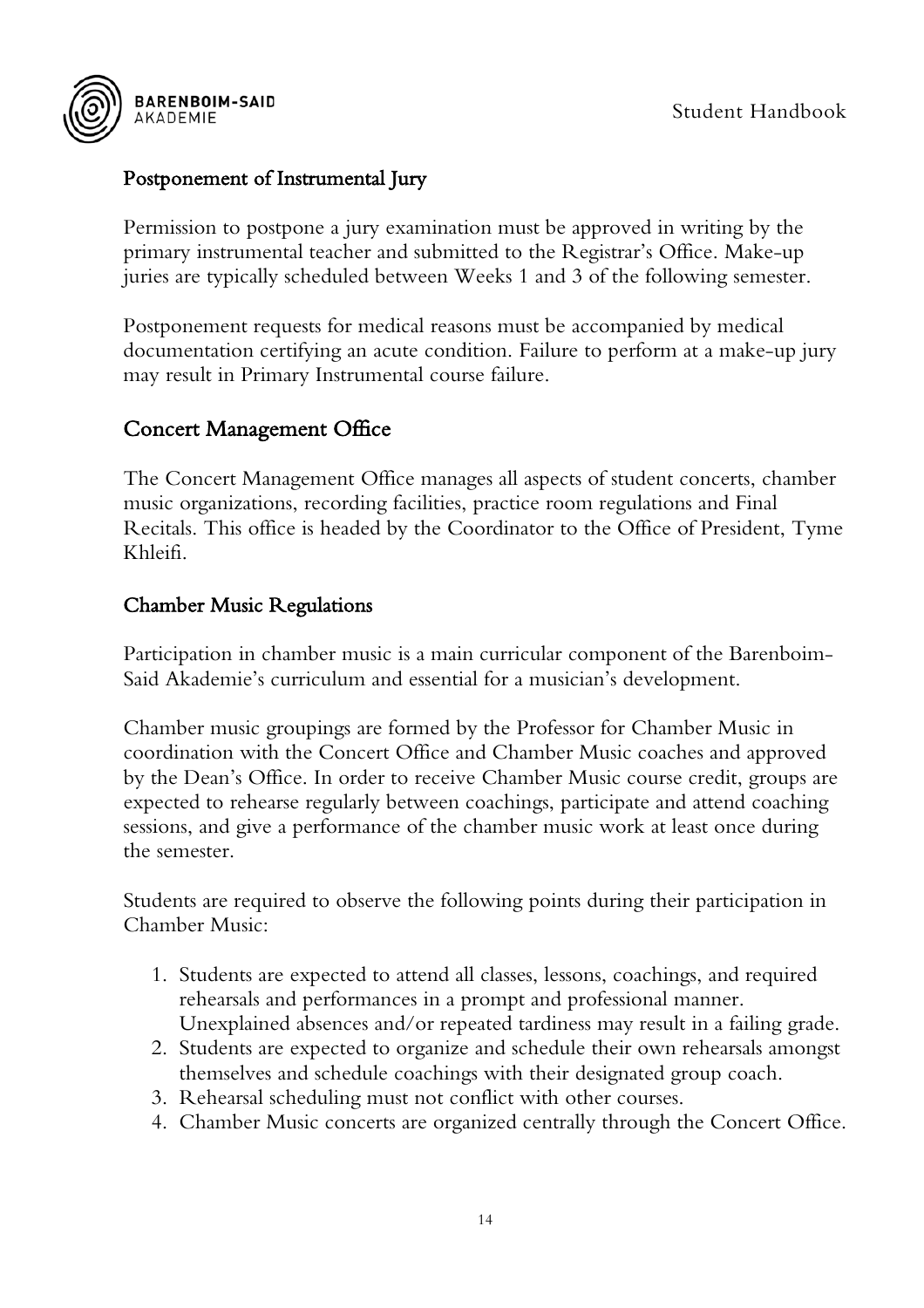



#### <span id="page-15-0"></span>Rehearsal Attendance

The Barenboim-Said Akademie enjoys a unique relationship with the Berlin State Opera and Orchestra, conducted by Maestro Barenboim. Rehearsal attendance is a recommended aspect of Akademie life, complimenting the musical curriculum. The Concert Office informs students about opportunities to attend these rehearsals.

## <span id="page-15-1"></span>Feedback on Coursework and Examinations

Students are entitled to inquire about grades with individual course instructors and are encouraged to make an appointment to discuss comments and feedback during instructors' office hours.

Written final examination scores are kept at the Registrar's Office. Students may ask to peruse their own examinations after grades for the class have been submitted, and only in the presence of the Registrar during regular office hours.

The Registrar's Office does not release instrumental jury comments unless instructed to do so by the jury members.

#### <span id="page-15-2"></span>Course Evaluations

Students enrolled in courses at the Barenboim-Said Akademie are required to participate in course evaluations during the academic year. Course evaluation forms are distributed on the last week of classes each semester and returned to the Registrar's Office. Responses to evaluations are always anonymous.

Student course evaluations are vital for the Barenboim-Said Akademie and helps the Akademie assess the effectiveness of specific courses, its musical and academic programs, as well as the work of individual instructors.

#### <span id="page-15-3"></span>Practice Rooms

Barenboim-Said Akademie has practice rooms available for student use. These practice rooms remain locked when not in use.

To use a practice room, whether for private practice, chamber music, or an instrumental lesson, students must reserve the room on ASIMUT and obtain the designated practice room key from the front desk at the main entrance of the building. Practice room keys are only loaned in exchange for appropriate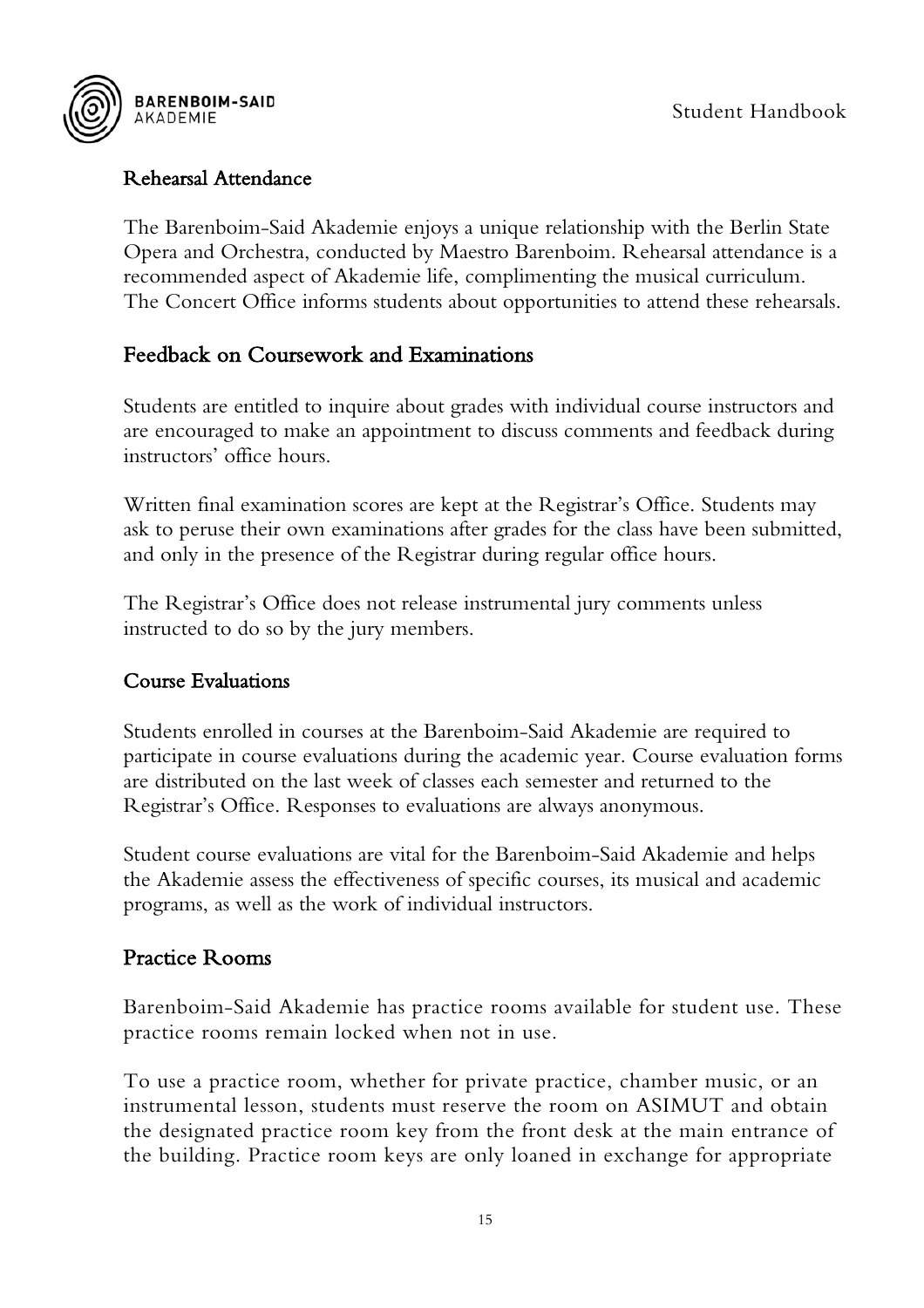

identification document (i.e., a student ID), which is held at the security desk. Students will receive their identification document upon return of the practice room key.

#### <span id="page-16-0"></span>Practice Room Reservations

The Barenboim-Said Akademie uses ASIMUT, a web-based room management software, where rooms can be booked for individual practice, group practice, lessons. ASIMUT also keeps track of course schedules, examinations and other appointments for students and teachers at the Akademie.

All reservations will be made via ASIMUT. Each student receives a unique username and password for their ASIMUT account. Students can access ASIMUT from any mobile device or computer at [https://bsa.asimut.net.](https://bsa.asimut.net/)

Practice Rooms are reserved only for students enrolled in Barenboim-Said Akademie degree programs or affiliated programs, as well as for accompanists and faculty members. Any outside guests are not allowed in the practice rooms without prior approval from Barenboim-Said Akademie staff.

#### <span id="page-16-1"></span>ASIMUT Room Booking Rules

- 1) Students can make bookings in four categories in ASIMUT: Individual Practice, Private Lesson, Chamber Music Rehearsal, Chamber Music Coaching. Except for Individual Practice, you must add other participants (students and/or teachers) when making reservations in one of the other three categories.
- 2) Each student has a rolling quota of 10 hours per week.
- 3) Reservations are to be booked at a minimum of 30 minutes and a maximum of 2 hours per reservation. Students can book several rooms throughout the day if their quota and room availability allows it. The minimum gap between reservations in the same location is 60 minutes.
- 4) Students can make "last minute" bookings. Last minute reservations are to encourage the use of rooms which are currently free. Last minute reservations can be made regardless of your quota if the room is available. They also must be between 30 minutes and 2 hours in length.
- 5) The percussion room can only be reserved by the percussion students and teacher.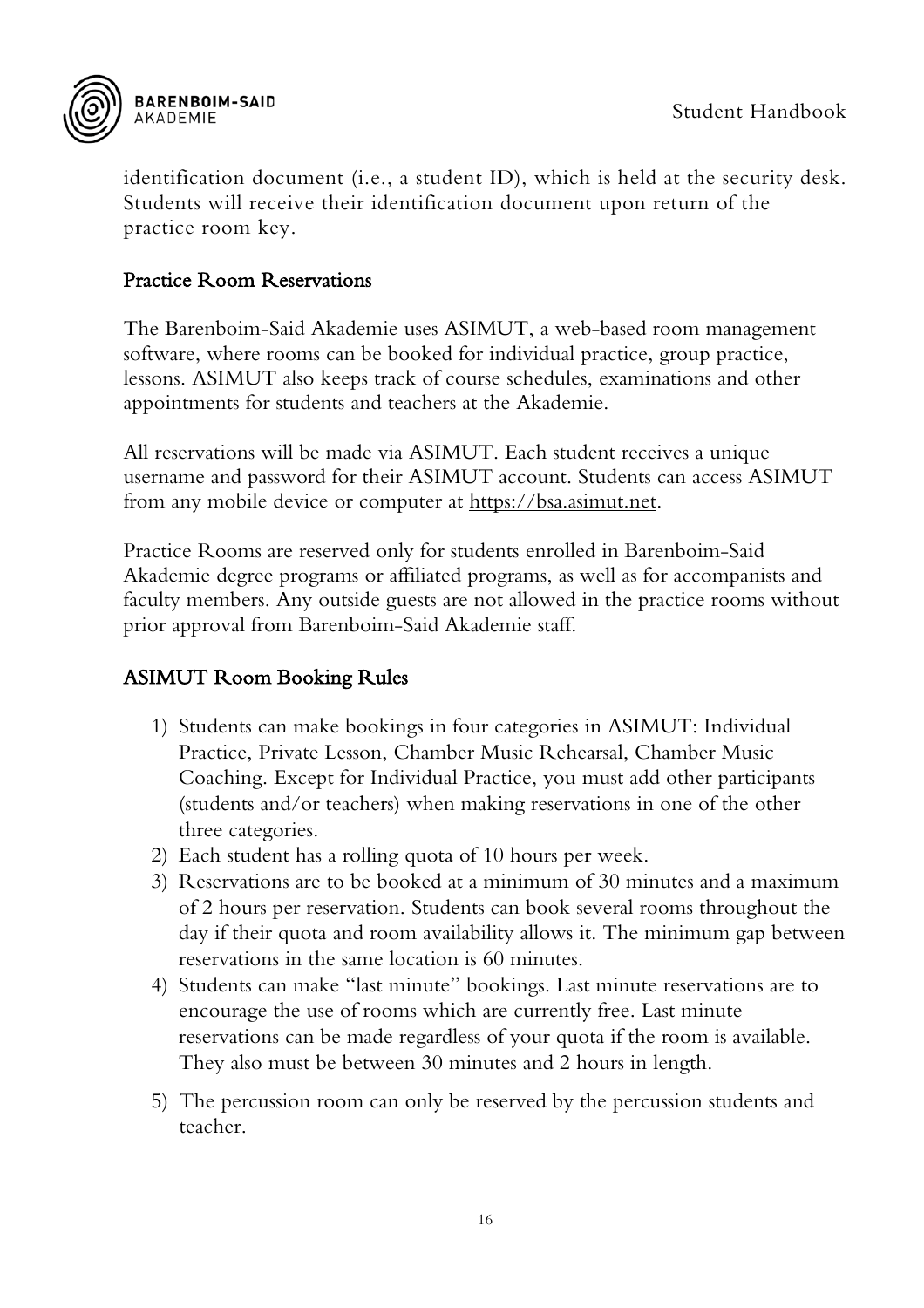

6) Your booking will be provisional until you check in with the porter to pick up the key and confirm your reservation. You can do so from 30 minutes before the reservation starts until 10 minutes after your reservation has started. Reservations that are not confirmed will be automatically canceled 10 minutes after they were due to start. You must present your student ID or any other form of identification when you confirm your reservation with the porter.

Please note that the ASIMUT room booking rules are subject to change. The most up-to-date rules can be found directly in the ASIMUT system upon logging in.

#### <span id="page-17-0"></span>Practice Room Code of Conduct

Food and drinks are strictly forbidden in all practice rooms. Water is the only allowed beverage. Responsibility for keeping the practice room clean rests with those who use it. If a student enters the practice room and finds it in a state of disarray, the student should please report it to the Reception Desk immediately. The previous user of the room is responsible for the practice room's state of orderliness. As a courtesy to the next user, students are asked to please put away any equipment they have used, including chairs, stands, etc.

The practice rooms are to be used strictly for individual and group musical practice; they are not to serve as a meeting space for other activities. There is to be absolutely no illegal, sexual, or otherwise disruptive behavior in the practice rooms.

Failure to comply with these rules may result in individual or group ban from practice rooms. Before being banned, the individual or group will be officially warned via email from the Concert Office.

#### <span id="page-17-1"></span>Academic Standards and Integrity

#### <span id="page-17-2"></span>Code of Academic Honesty

The Barenboim-Said Akademie is committed to fostering an atmosphere of musical and academic integrity both in the classroom and on the stage. All students enrolled at the Akademie are expected to complete their work with the highest degree of academic integrity.

This policy is enforced by teachers and lecturers in all classes.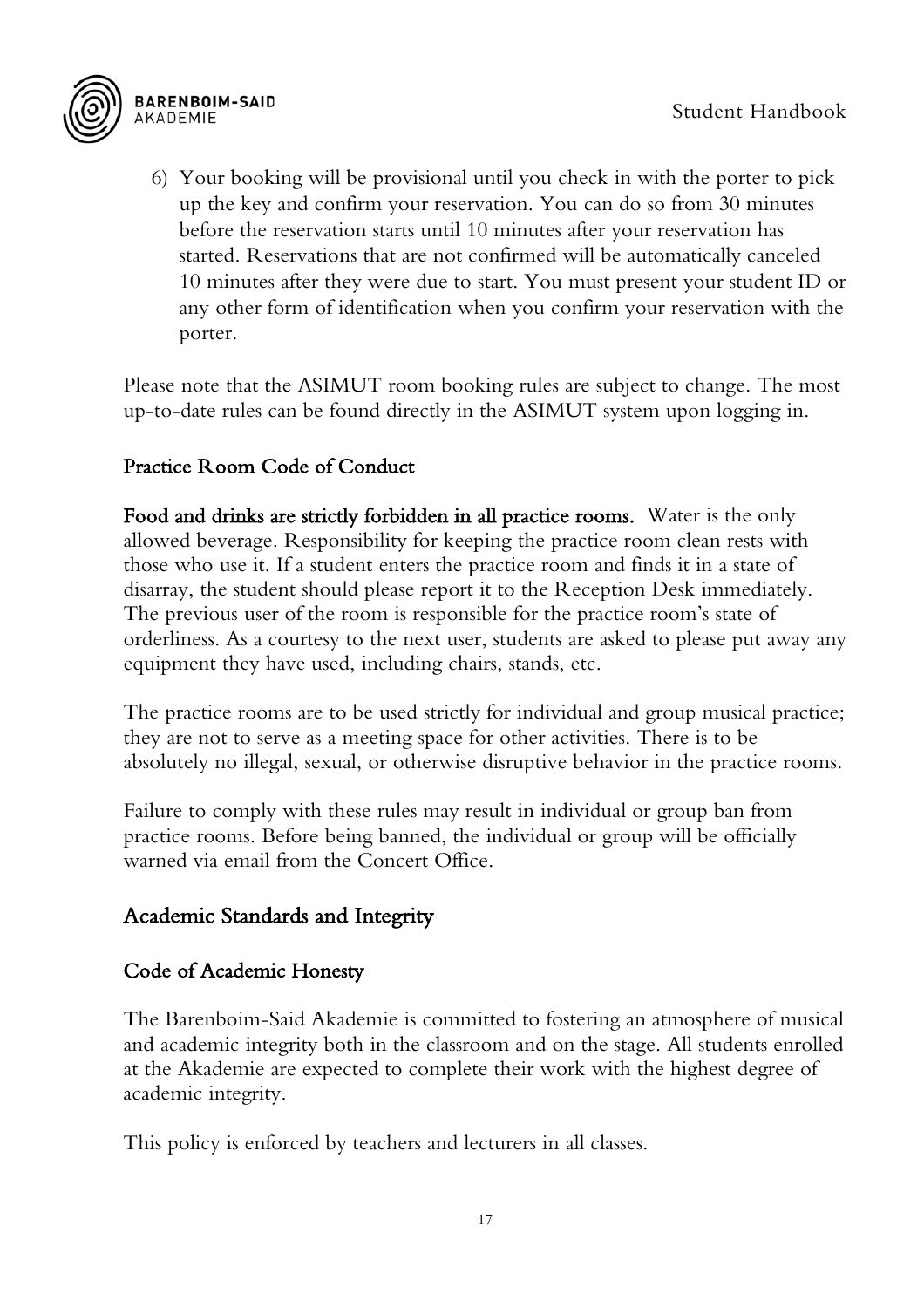

#### <span id="page-18-0"></span>Violations

Plagiarism as defined in the Guidelines of Academic Writing is seen as a very grave offense. In all academic writing at the Barenboim-Said Akademie, proper citation must be given both for direct quotations and for paraphrasing an idea that is not your own. For proper citation, please see Guidelines of Academic Writing or ask a teacher.

Cheating or other dishonest conduct refers to knowingly providing false information in order to gain an unfair advantage, or using unauthorized materials for assignments and exams. This may take place in the classroom and/or outside of the classroom and may or may not involve electronic manipulation

#### <span id="page-18-1"></span>Resolution of Academic Violations

#### Informal Resolution

The aforementioned violations of the Code of Academic Honesty will be resolved informally, between instructor and student upon first notice of such offense. If the instructor has strong evidence that a student has violated the Code of Academic Honesty, the instructor will penalize the student on the particular assignment or exam in question. The instructor will make a note of the incident and its resolution and should inform the Examinations Committee via the Registrar's Office.

#### Formal Resolution

If the student violates the Code of Academic Honesty a second time, a formal resolution process is mandatory and will begin immediately. A formal resolution will involve a review of the infraction by the Examinations Committee. The instructor will write a description of the violation, sending copies to the student and the Examinations Committee. The Examinations Committee will then determine if the student has violated the Code of Academic Honesty. If the student is found to be in violation, sanctions will be imposed as described below.

#### <span id="page-18-2"></span>Sanctions

Sanctions are determined on a case-by-case basis and will take into account the following considerations: the student's year of enrollment, the student's record of conduct, and the severity of the infraction in question. The Examinations Committee is the decision-making body regarding these sanctions. A letter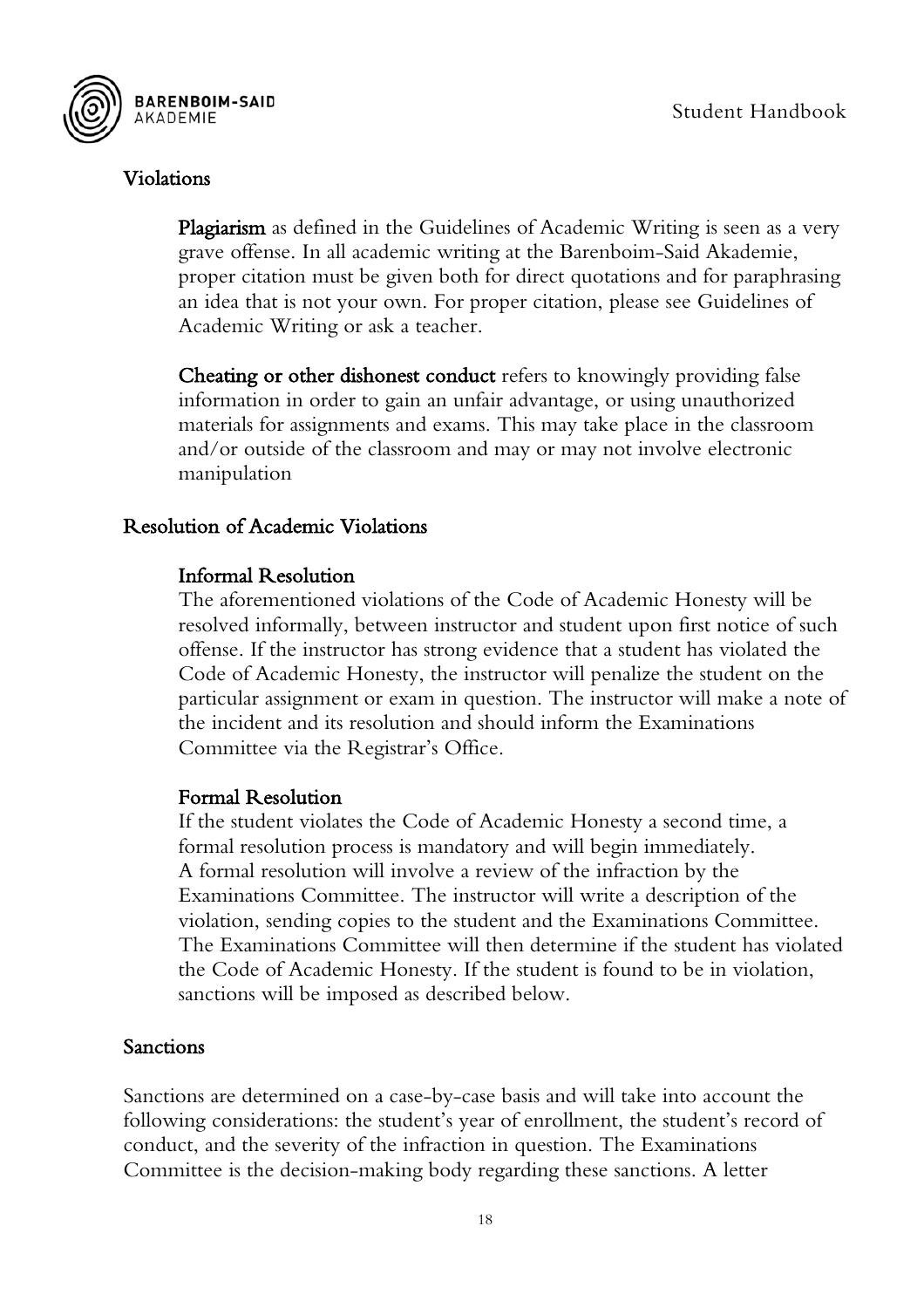



explaining the rationale behind an academic sanction will be written by the Chair of the Examinations Committee and sent to the instructor and student involved with a copy placed in the student's file. There are three types of sanctions:

#### Letter of Warning/Academic Probation

This is the lowest form of sanction. A letter of warning will be sent to the student from the Examinations Committee and a copy of the letter will be placed in the student's file. This sanction is usually applied to the student's first formal offense or where the violation in question is deemed to be a minor case of academic or student misconduct. Probationary periods usually last two semesters (please see as well *Academic Policies and Regulations:* Grading Regulations: Academic Probation).

#### Stipend Suspension

This form of sanction is applicable to serious academic offenses and may involve a partial or complete suspension of student's scholarship stipend and/or revocation of Akademie housing. The severity of suspension (i.e. the amount of scholarship stipend suspended and length for which the suspension is enforced) is determined on a case-by-case basis by the Examinations Committee.

#### Dismissal or Expulsion

This form of sanction is reserved for the most serious academic or student misconduct or repeated violations of the Code of Academic Honesty. The Examinations Committee or Student Conduct Committee will determine if the student is to be temporarily withdrawn for one or more semesters, permanently dismissed, or permanently expelled from the Barenboim-Said Akademie (for clarification of different statuses of ex-matriculation, see Academic Policies and Regulations: Ex-matriculation). A student expelled for academic misconduct is not eligible for readmission.

#### <span id="page-19-0"></span>Appeals

Students have the right to appeal the decision of a formal resolution taken by the Examinations Committee (for more information, see *General Policies and* Regulations: Structure of the Barenboim-Said Akademie: Committees). The appeal must be in written form, with supportive arguments, and must be submitted to the Academic Senate within one week of the student's notification of the imposed sanction. The respective committee will come to a unanimous decision regarding the appeal and explain the rationale behind the decision in written form to both the student and the instructor involved (where applicable). Copies of the appeal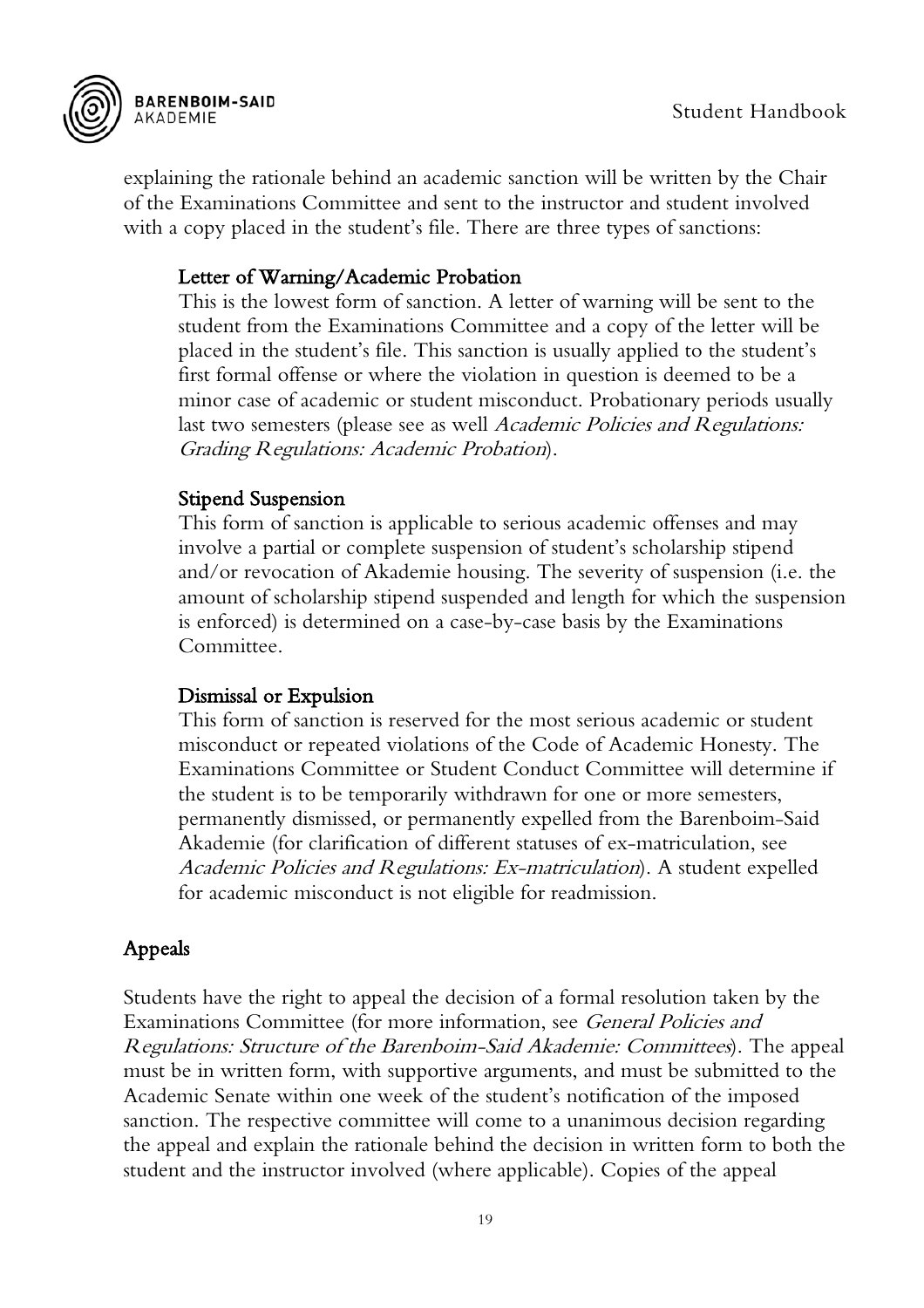

decision will be placed in the student's file. All decisions made by the respective committee are final.

#### <span id="page-20-0"></span>Registrar's Office and Official Documents

The Registrar's Office functions as the steward of student records, and creates, safeguards, and preserves academic records, in addition to managing student matriculation and providing student immigration and residence support. In this capacity, the following documents pertaining to a student's official standing in the Barenboim-Said Akademie can be obtained from the Registrar: Transcripts, Enrollment Certificate (German: "Immatrikulationsbescheinigung"), and Verification of Study Certificate (German: "Studienbescheinigung").

Students wishing to receive any of the above documents should contact the Registrar's Office. There is no charge for these forms when collected from the Registrar's Office.

Generally, processing time for any official document is five (5) working days. Students should be aware that during peak periods (e.g., end of semester, orientation, etc.) the time required to process requests might be longer. Students are advised to consult the Registrar for notice of the processing time.

#### <span id="page-20-1"></span>Transcript

An official transcript is a record of a student's academic standing. A transcript includes a complete listing of all courses a student has taken, the credits and grades earned for those courses, and the student's overall Grade Point Average (GPA). On the reverse side of each official transcript page contains information on the Barenboim-Said Akademie's grading and credit systems. Transcripts are often required for graduate school applications, school transfer applications, and job applications.

#### <span id="page-20-2"></span>Enrollment Certificate

Enrollment Certificates (Immatrikulationsbescheinigung) are issued by the Registrar's Office twice per Academic Year: once at the start of the Winter Semester and once at the start of the Summer Semester. Enrollment Certificates are valid only for the semester for which they are issued and serve as official proof of enrollment at the Barenboim-Said Akademie to outside institutions, e.g. city and governmental agencies, banks, insurance, etc.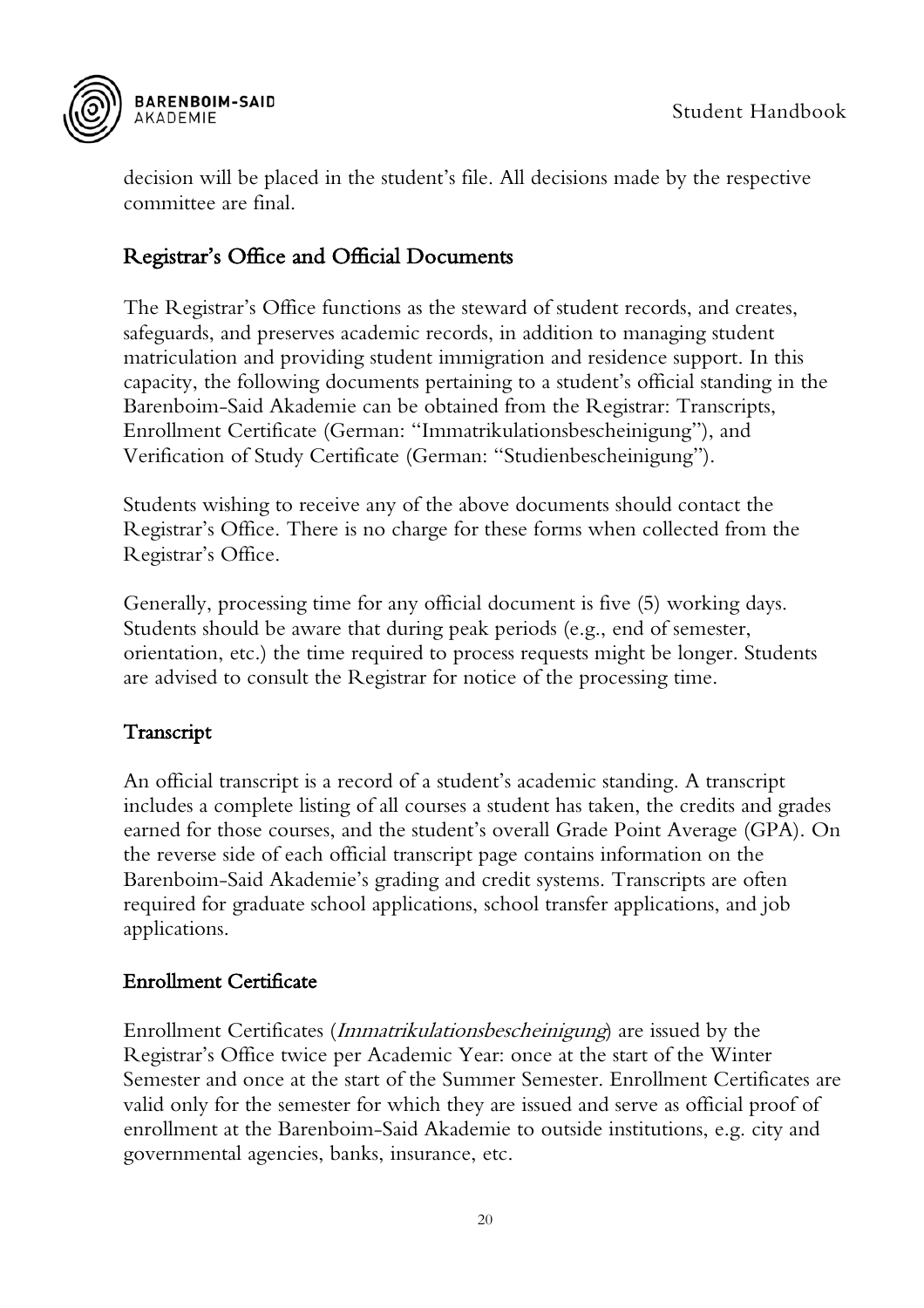

Enrollment Certificates are issued in German and can be issued in English upon request.

#### <span id="page-21-0"></span>Verification of Study Certificate

A Verification of Study Certificate can be requested to attest to proper enrollment at the Barenboim-Said Akademie. Verification of Study Certificates include a basic description of the student's degree program, their first date of enrollment and their expected date of graduation.

Verification of Study Certificates can be issued both in English and in German. Please be sure to specify if you need the document in English, otherwise the standard issue language is German.

#### <span id="page-21-1"></span>Ex-matriculation

#### <span id="page-21-2"></span>Voluntary Withdrawal

Students may consider withdrawing from the program when they foresee (or when it becomes apparent) that medical or personal obstacles will prevent them from fulfilling some or all of the requirements.

Withdrawals can be on a semesterly basis or permanent.

Withdrawal forms are to be obtained from the Registrar's Office.

Temporary withdrawals, known as a Semester of Leave (in German: Urlaubsemester), can be requested on a semesterly basis. Student stipends (if applicable) are paused during semesters of leave. Students can only have a maximum of two semesters of leave for their duration of studies. If further leave is requested, the student is automatically exmatriculated.

When a request for withdrawal is approved, voluntary withdrawal will be indicated in the student's records, and stipend payment will cease. The student will not be subject to any academic penalty.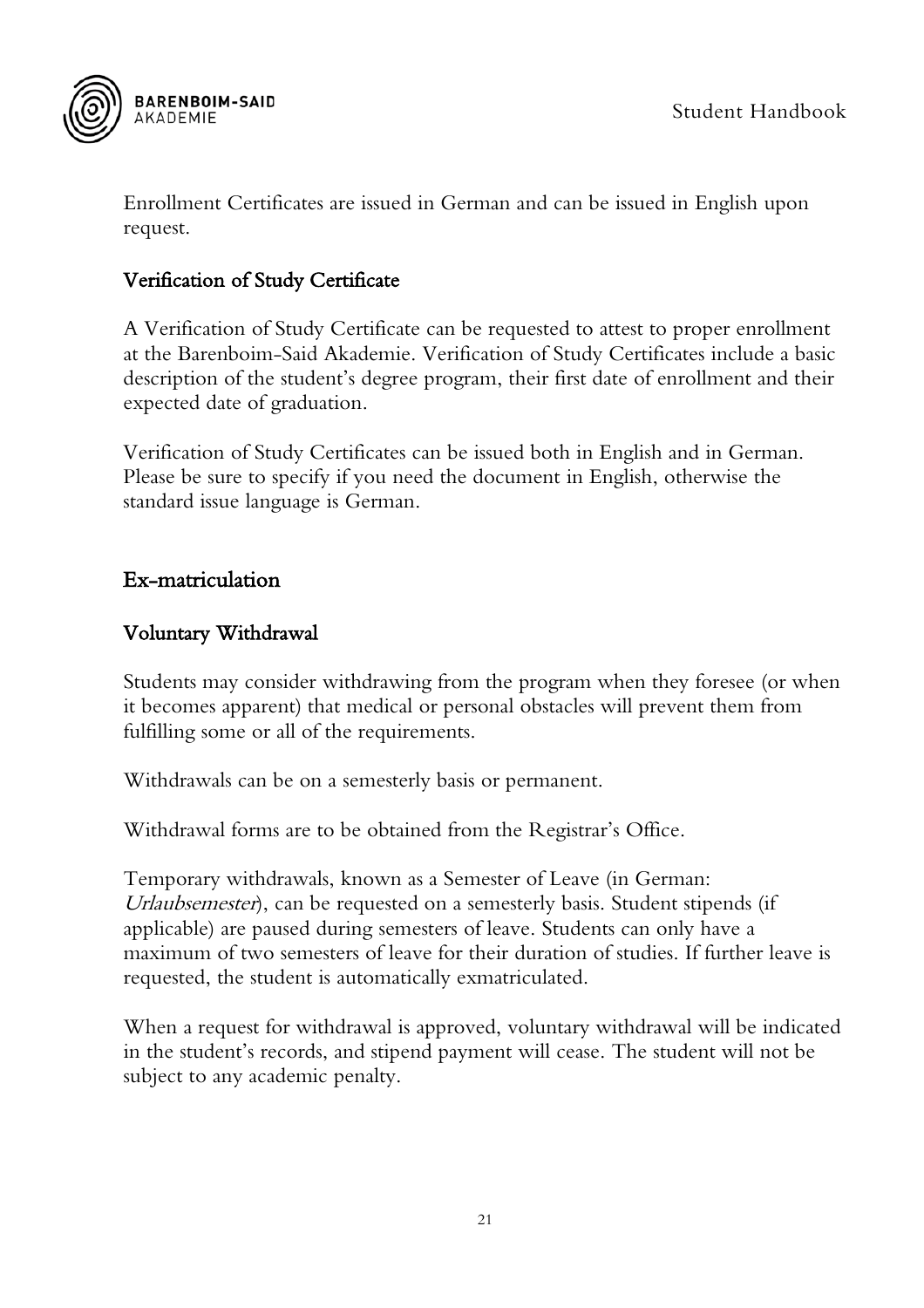

Students who have withdrawn from the Barenboim-Said Akademie and are living in Akademie apartments must vacate their rooms within two weeks of exmatriculation, or by the specified date set by the Registrar's Office.

If the student elects for permanent withdrawal, the student will be granted a certificate of exmatriculation from the Registrar's Office.

#### <span id="page-22-0"></span>Dismissal

If, in the judgement of Barenboim-Said Akademie faculty and administration, a student cannot fulfill the Akademie's academic requirements or cannot comply with its community ethos, the student may be asked to withdraw or be subject to dismissal. Dismissal procedure will be determined by the Examinations Committee in conjunction with the Dean's Office.

Students who have been dismissed will be granted a certificate of exmatriculation and may retain course credits earned at the Barenboim-Said Akademie.

Stipend payments will cease upon exmatriculation.

#### <span id="page-22-1"></span>Expulsion

In rare cases of repeated violations of the Code of Academic Honesty and Student Code of Conduct (see Academic Policies and Regulations: Academic Standards and Integrity and General Policies and Regulations: Student Code of Conduct), students may be expelled from the Barenboim-Said Akademie.

If the student commits a severe offense deemed to be a threat to the Barenboim-Said Akademie community, the student can be subject to immediate expulsion without prior warning.

Students living in Akademie apartments who have been expelled from the Barenboim-Said Akademie must vacate their rooms and leave the premises within two weeks of exmatriculation unless otherwise specified.

Stipends payments will immediately cease to students who have been expelled.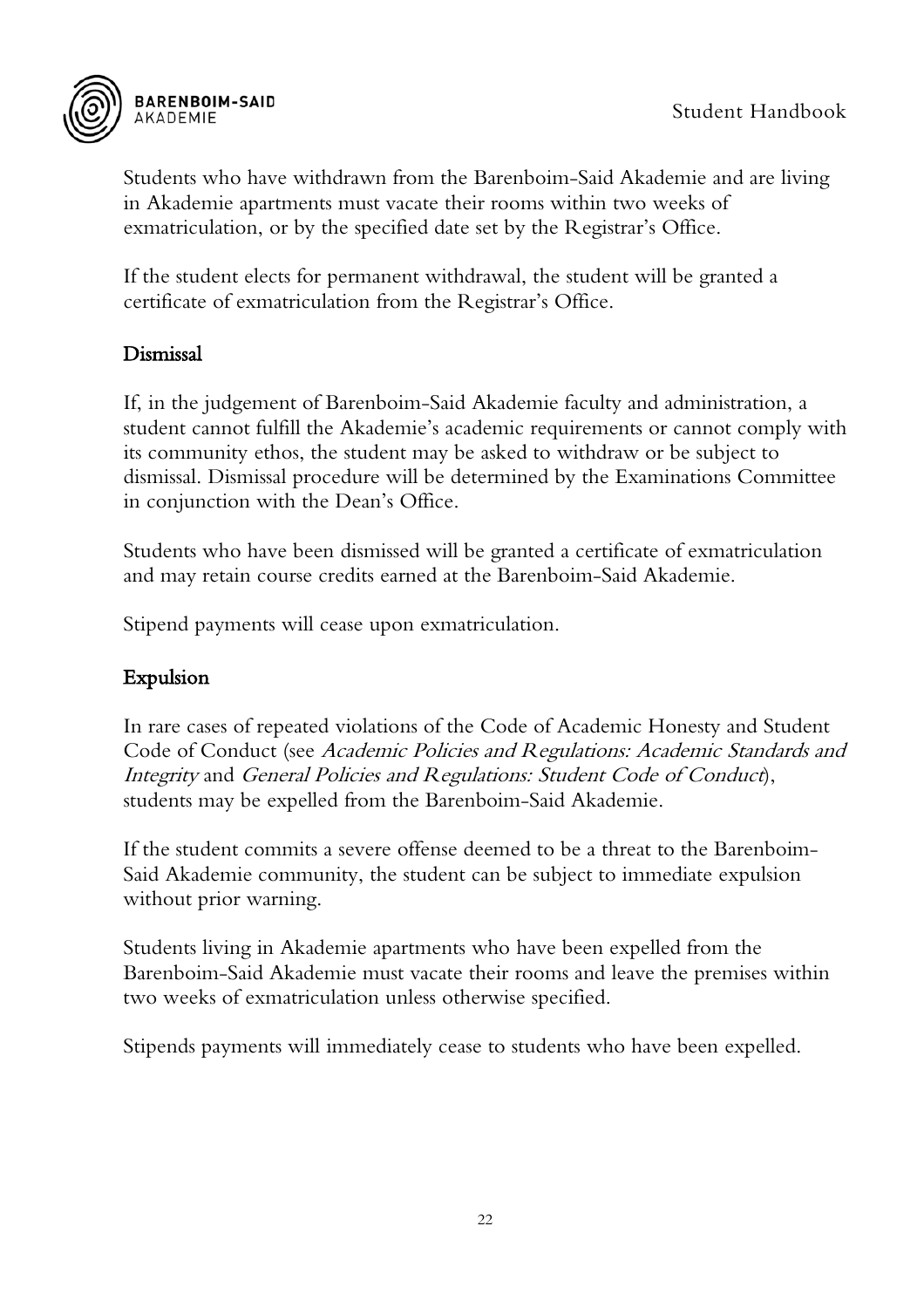

#### <span id="page-23-0"></span>Commencement

The Barenboim-Said Akademie commencement ceremony takes place at the end of the Summer Semester for graduating Bachelor of Music students. Students still pursuing degree programs may attend the ceremony but must RSVP to the event by the given deadline.

Graduating students are allowed to invite up to three guests free of charge. Additional guests may also attend but may have to pay a fee for the reception.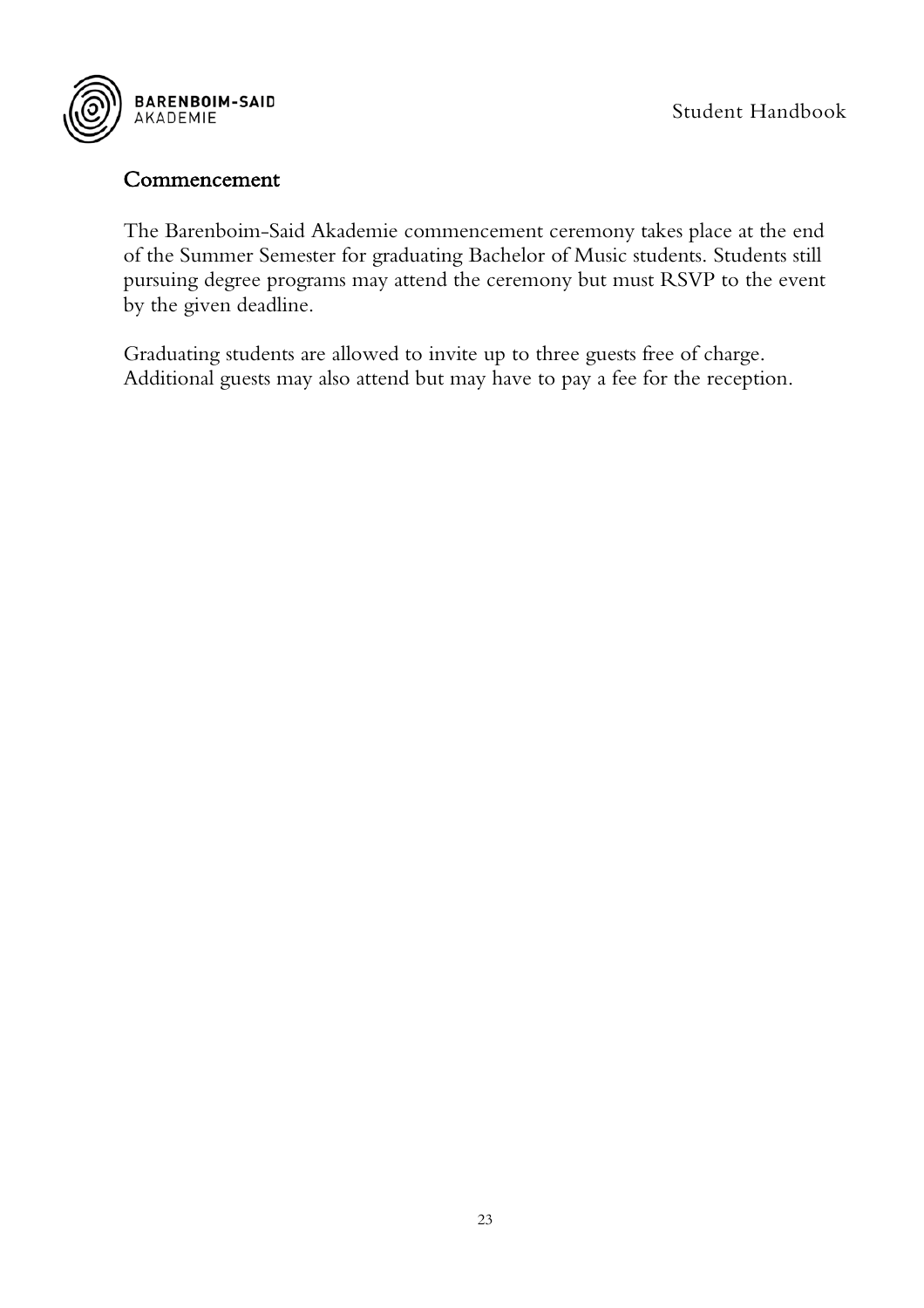

## <span id="page-24-0"></span>GENERAL POLICIES AND REGULATIONS

#### <span id="page-24-1"></span>Structure of the Barenboim-Said Akademie

The Barenboim-Said Akademie is a recognized institute of higher learning in accordance with Berlin higher education law.

The Barenboim-Said Akademie gGmbH is a private not-for-profit corporation that is the parent entity of the Barenboim-Said Akademie and its concert hall, the Pierre Boulez Saal.

#### <span id="page-24-2"></span>Academic Senate

The Barenboim-Said Akademie is governed by an Academic Senate, comprised of four professors, one member of administrative staff, one member of the adjunct teaching faculty, and one member of the student body. The Dean holds the title of Professor and is a permanent member of the Academic Senate.

#### <span id="page-24-3"></span>Standing Committees

The Academic Senate elects members to the governing committees of the Barenboim-Said Akademie. These Committees include:

#### Academic Appointments Committee

The Academic Appointments Committee is charged with overseeing professorship appointments to the Barenboim-Said Akademie. It is comprised of four professors and one student, with equal votes.

#### Curriculum Committees

The Curriculum Committee decides on curricular changes and development. Its members are the Dean, the Director of Humanities, and other academic staff elected by the Academic Senate. There are subcommittees of the Curriculum Committee, including specialized committees representative of instrumental faculty and core academic faculty.

#### Examinations Committee

The Examinations Committee is a decision-making and supervisory body for recording procedures, obtaining ECTS recognition, and admissions and examinations approvals. Its members are outlined in the Examination Regulations (Prüfungsordnung).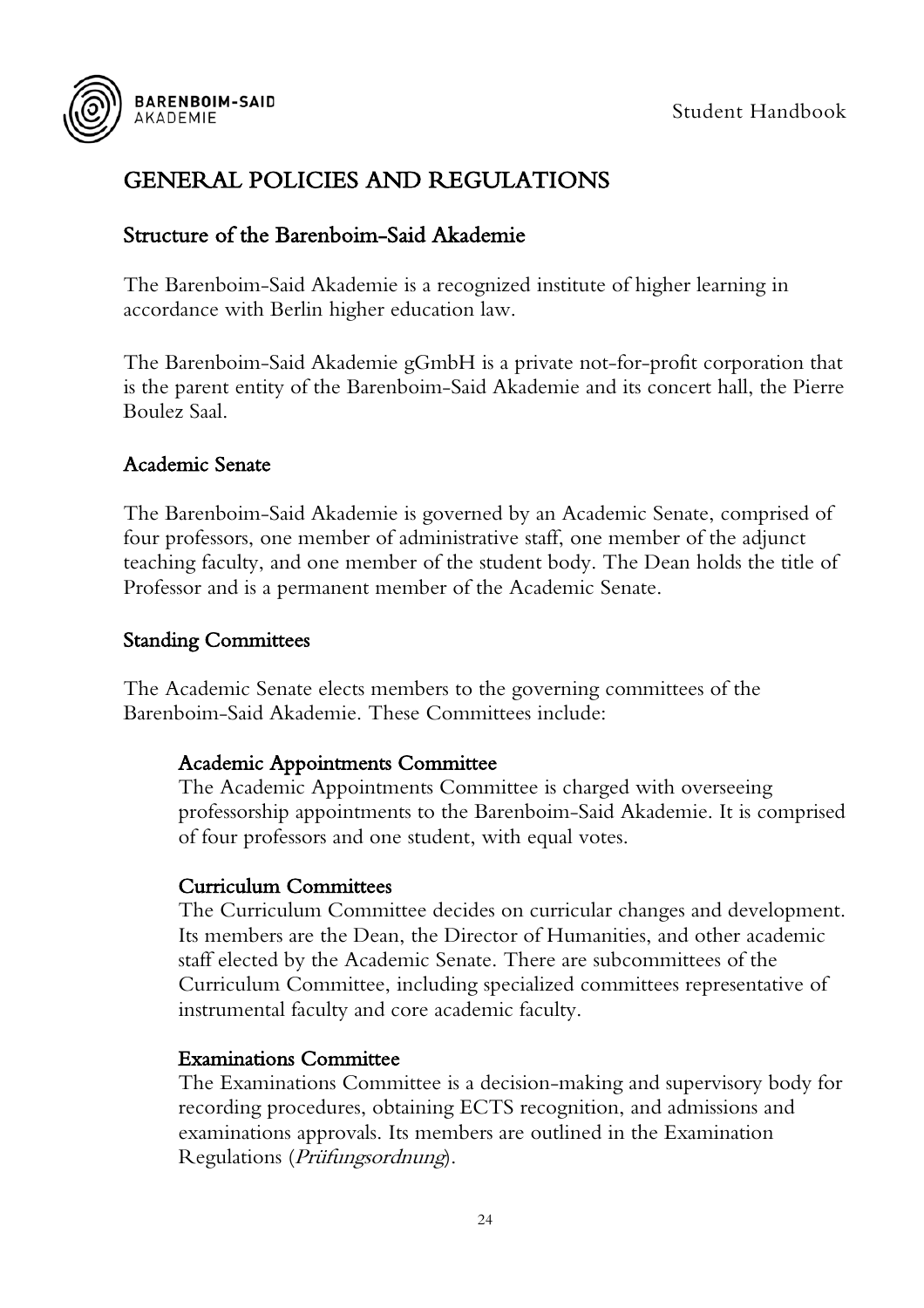

#### <span id="page-25-0"></span>Central Offices

The Barenboim-Said Akademie is comprised of three main offices: the Rector's Office (German: "Rektor"), the Dean's Office (German: "Dekan"), and the Chancellor's Office (German: "Kanzler").

#### Office of Rector

The Office of Rector is headed by the Akademie Rector. The Rector is the head of the Akademie's senior management and constitutes the highest academic office.

#### Office of Dean

The Office of Dean is headed by the Akademie Dean. The Dean is the deputy head of the Akademie and is responsible for all academic affairs, including curriculum, registrar and student services, faculty, and admissions. The Dean is part of the Akademie's senior management.

#### Office of Chancellor

The Office of Chancellor is headed by the Akademie Chancellor. The Chancellor is the responsible for all non-academic administrative management and manages the Barenboim-Said Akademie gGmbH. The Chancellor is part of the Akademie's senior management.

#### <span id="page-25-1"></span>Library Information

Head Librarian: Ms. Yalda Zamani Contact: yalda.zamani@barenboimsaid.de

The Luba Hamied Library is located in room 202 of the Barenboim-Said Akademie. The library offers computers, copying, and printing infrastructure, as well as access to musical scores, scholarly literature both in music and humanities, and access to online journals, encyclopedias and databases. Currently, the library holds a constantly growing collection of 329 items, 191 musical scores and parts, and 138 books, mostly in German and English. In addition, students can freely use the following online subscriptions at the Akademie:

• Project Muse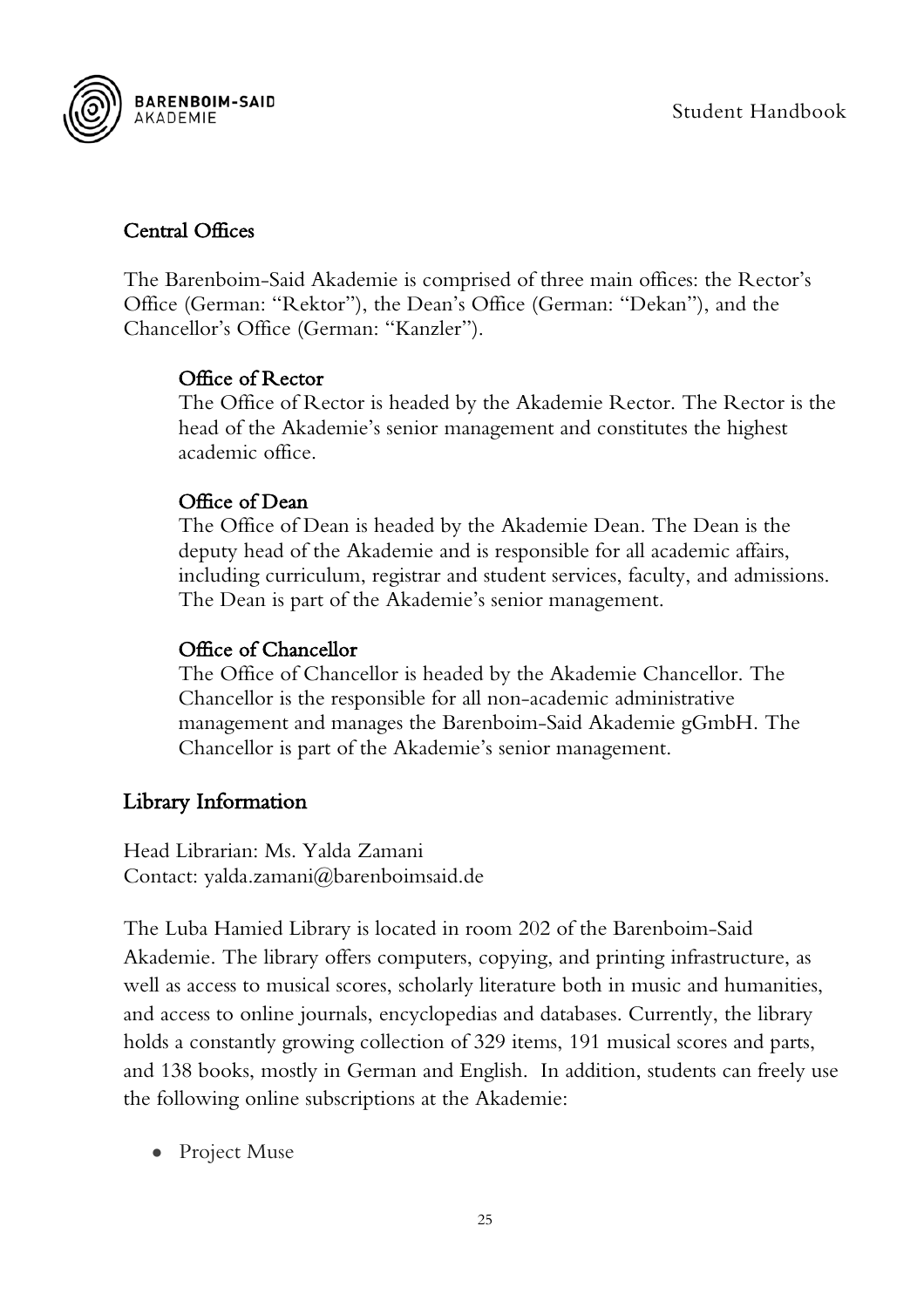

- JSTOR
- MGG Online
- Grammophone Digital Magazine
- Digital Concert Hall
- Naxos Music Library
- Oxford History of Western Music
- Oxford English Dictionary
- Grove Music Online
- RILM Abstracts of Music Literature

Recommendations to expand the library's collection are always welcome. Students are encouraged to submit recommendations for publications or musical scores. Forms for recommendations are available in the library.

#### <span id="page-26-0"></span>Library Opening Hours

Monday – Friday: 11:00 – 20:00 Saturday: 11:00 - 18:00 The Library is closed on Sundays and on public holidays.

N.B. These hours are subject to change. All students will be informed via email if changes to the library hours occur. In addition, students can always find current library hours posted on the library door.

#### <span id="page-26-1"></span>Library User Accounts, Copying and Printing

#### Library Cards and Accounts

Students can purchase a library card at the library for 3 Euros. The card functions as a copy card and a library card. To reserve items from the library and check them out students must have a library account.

#### Printing at the Library

There is a copy machine available at the library. In order to **copy or print,** students must have a valid library card, which can be purchased at the library.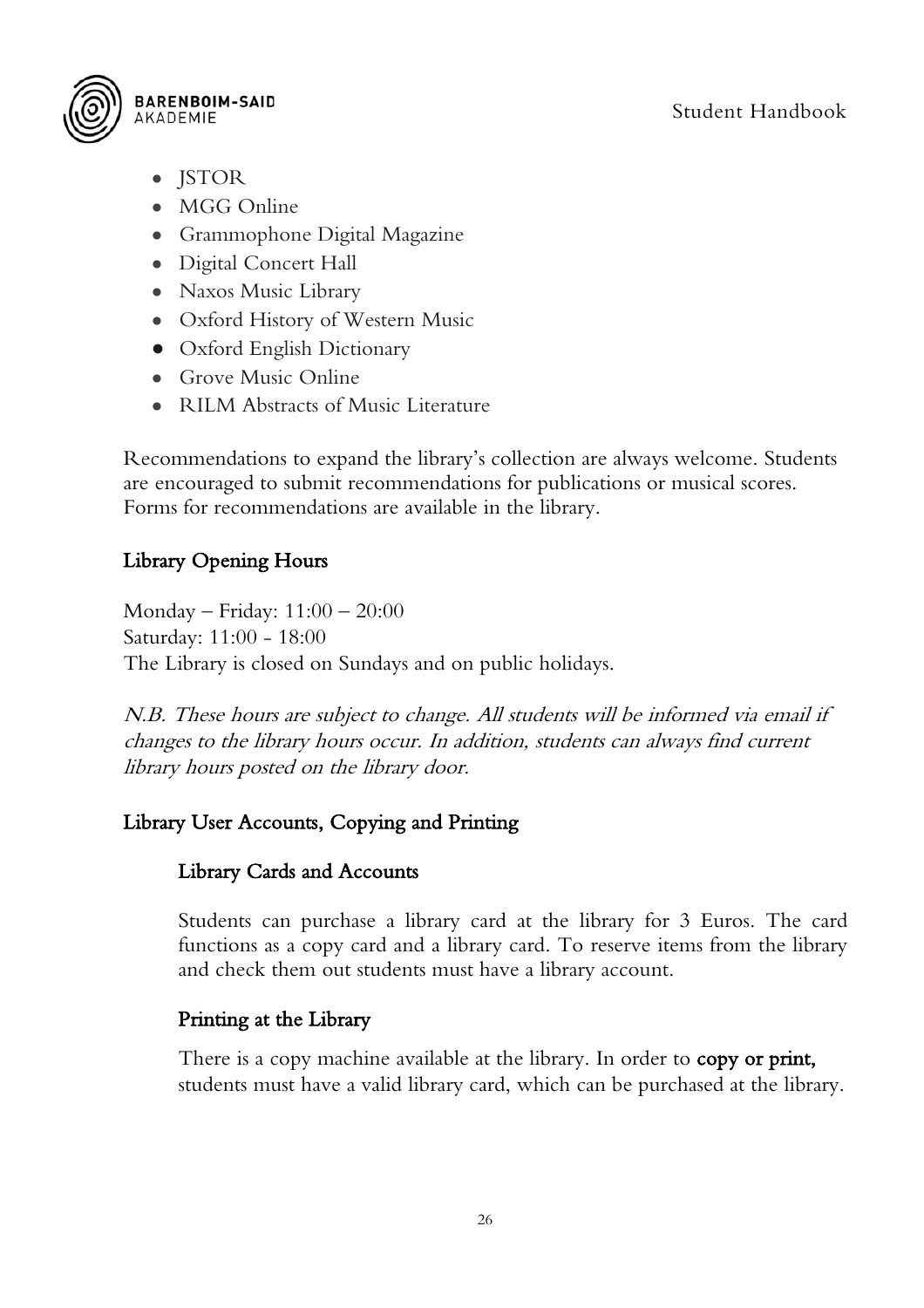

The current price of copying or printing one A4 black and white page is 0.09 EUR and students have 3 options to charge the card depending on your needs and budget:

- Option 1: Copycard  $201.80 \in 20$  pages charge
- Option 2: Copycard  $504.50 \text{ }\epsilon$  50 pages charge
- Option 3: Copycard 100 9.00  $\epsilon$  100 pages charge

If the card is lost or damaged, students are required to purchase a new one.

N.B Listed prices are subject to change.

#### <span id="page-27-0"></span>Library Rules and Regulations

#### General Library Usage Rules

- 1. No food or drink is allowed in the library.
- 2. It is not allowed to use the library space for any private events such as practicing or private lessons. Students can contact the Head Librarian to schedule a public activity at the library with at least two weeks advance notice.
- 3. No printed material and paper should be left on the tables and the floor at the library. There is a **recycling bin for paper** near the door at the library; please use it.
- 4. Keep the library orderly and put the chairs and tables in their correct positions when you leave.
- 5. Do not move the furniture! Moving the furniture will damage the floor in time. No music stands or other furniture is allowed to be brought to the library.
- 6. Do not leave any personal belongings in the library. Any personal belongings or papers left at the library will be removed the next day.
- 7. Do not change the language of the search engine on the computers. It should remain in English so that every student can understand and work with it.
- 8. Problems with hardware or software should be immediately reported to the Head Librarian.
- 9. If any supplies (e.g., paper or ink cartridges) are low, please inform the Head Librarian.
- 10.If others are waiting to use the computers, please limit usage to 30 minutes.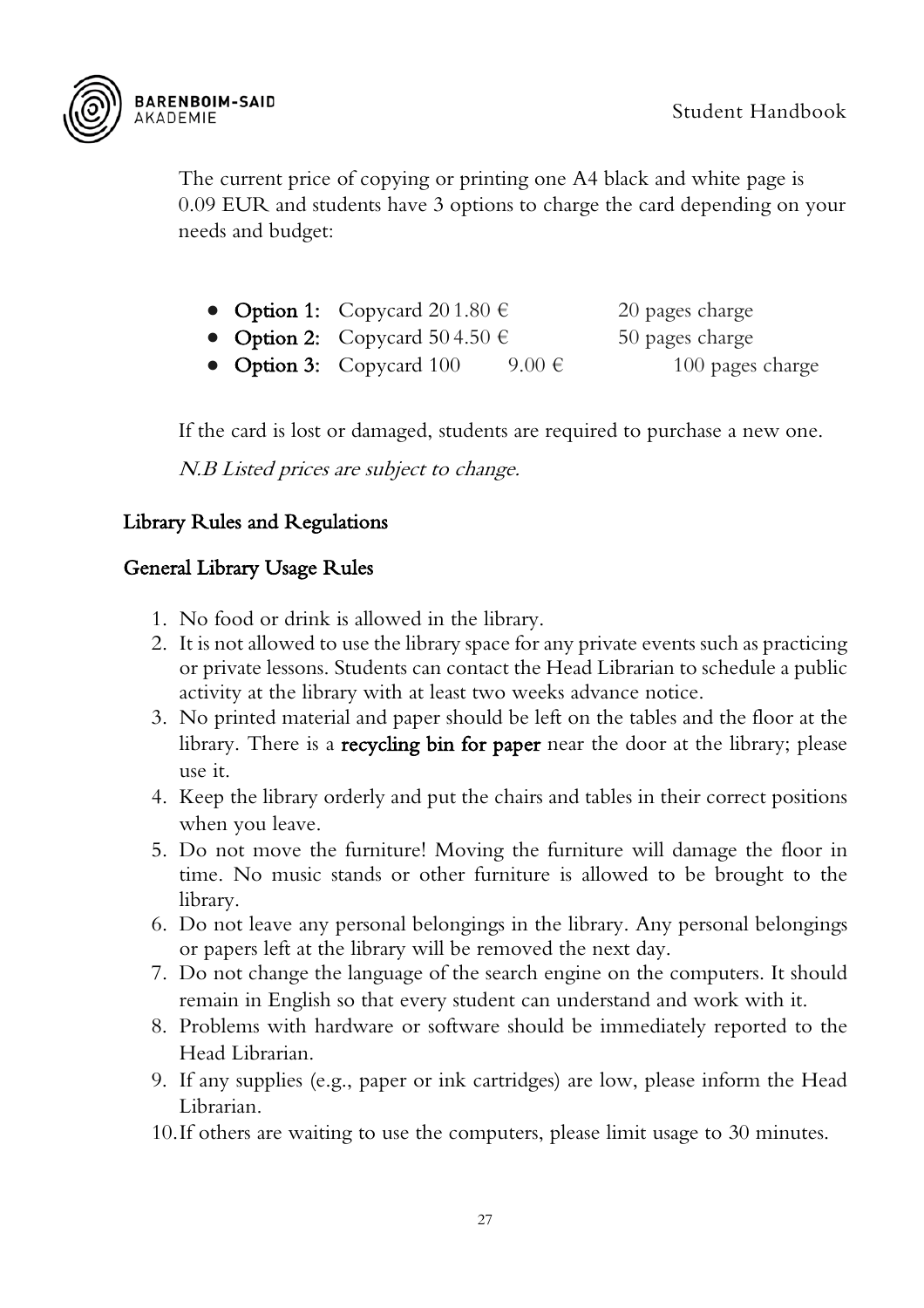

11.Computers must be used in accordance with the Barenboim-Said Akademie's IT policy and German Federal Law (i.e., the computers are not to be used to download copyrighted or inappropriate material).

#### <span id="page-28-0"></span>Loan Policies

Library users can take out full scores and books but sets of musical parts should be checked out first and then copied only within the library. Students are not allowed to take the musical parts out of the library and should check them in again immediately after copying them. Any musical score can be borrowed for 3 days. Renewal is not possible and there will be a fine for each day the score is overdue. Books can be taken out for 4 weeks. Renewal is possible once for an additional 4 weeks.

Any library material or equipment issued to you should be returned by the due date. Failure to do so will result in fines. Students who have not returned all media they checked out and/or paid their fines will not receive their final transcripts from the Akademie until all fines are paid and items are returned. Please see the library information sheet for more details.

#### <span id="page-28-1"></span>Information Technology Policy

The Barenboim-Said Akademie maintains computers, printers and copy machines in the library for student usage. Additionally, students have Wi-Fi access in the Barenboim-Said Akademie building and in student apartments.

The use of Akademie-owned facilities (including computers and Wi-Fi and/or Ethernet networks) establishes a contract between the Akademie and the student to use these facilities legally, ethically, in accordance with their educational purposes, and with civil regard for other members of the Akademie community.

Akademie-owned computer facilities (including the Akademie network and internet connection), whether accessed remotely or locally, should not be used for commercial purposes, nor in any way that infringes German state and federal laws or international laws with regard to libel or copyright. All students are to sign the IT Agreement Policy before receiving their login in formation and accessing Akademie internet.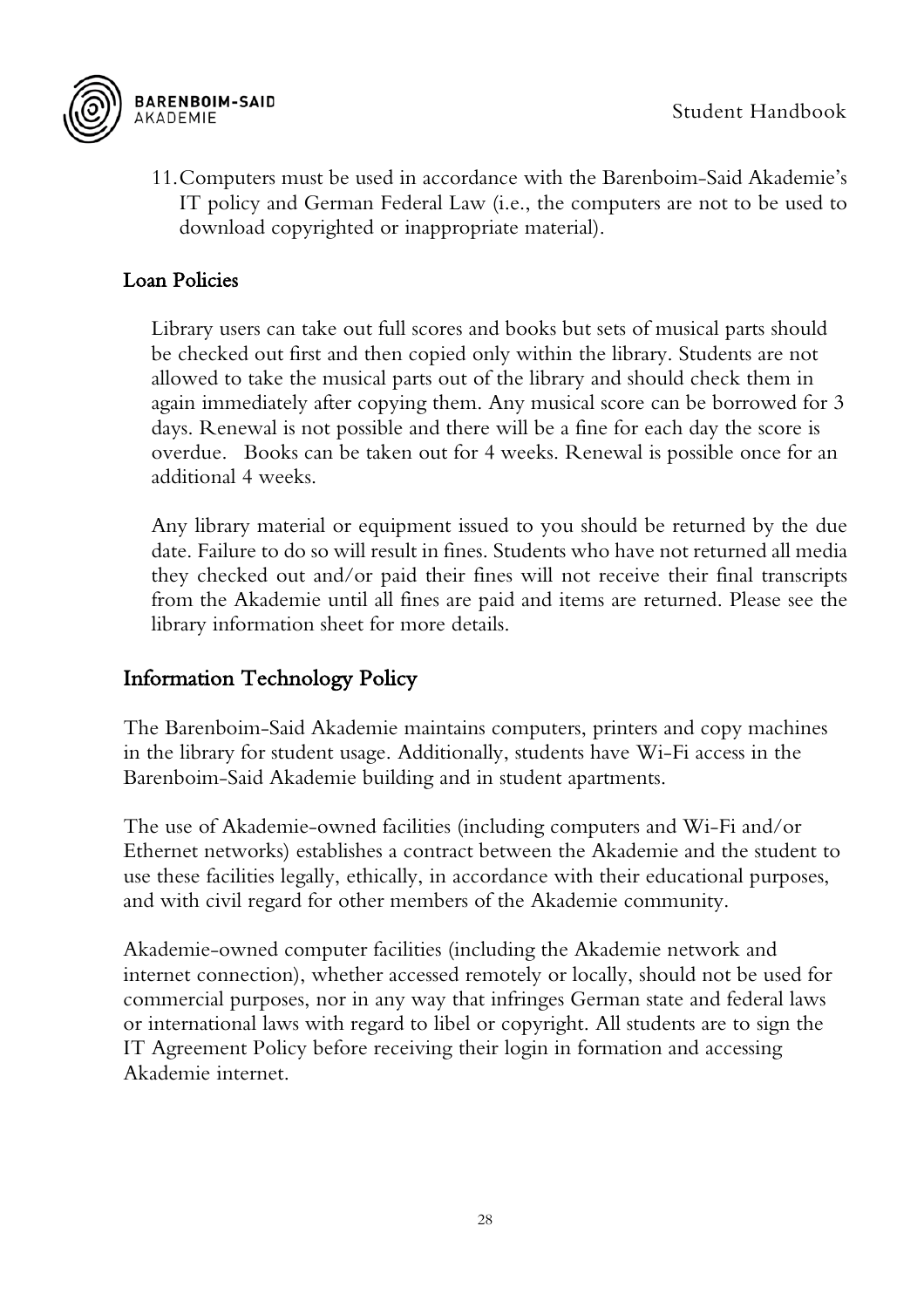

#### <span id="page-29-0"></span>Registration of Personal Devices

During or prior to Orientation, students receive their Akademie email accounts and WiFi access codes. Please register all further devices you wish to use on the Akademie network with the IT department through our IT Manager, Mr. Sylvester Orji, [admin.BSA@barenboimsaid.de.](mailto:admin.BSA@barenboimsaid.de)

#### <span id="page-29-1"></span>Violations of Information Technology Policy

The following are forbidden uses of Barenboim-Said Akademie (inclusive of networks installed at the Barenboim-Said Akademie Main Building and at Student Housing) IT facilities. This list is intended as an illustration of the kinds of activities forbidden and is not exhaustive:

- 1. Unauthorized access or attempts to gain unauthorized access to confidential information.
- 2. Use of file-sharing tools to access peer-to-peer networks is prohibited, as is use of tools designed to circumvent the blocking (e.g., VPN).
- 3. Altering or tampering with the configuration of computers in the library and other common areas or installing unauthorized games or other programs on their hard disks, or on the shared-files area of the file servers.
- 4. Unauthorized physical or virtual extension, or re-configuration, of any portion of the campus network, by such means as routers (wired or wireless), wireless access points, network wiring, or other methods.
- 5. Downloading of unlicensed copyrighted files (music, movies, software, scores, etc.).

Any violation of IT policies may result in the suspension or revocation of the use of privileges and/or the blocking of network access. Any legal action or fine passed on to the Barenboim-Said Akademie for illegal internet usage will be passed on to the student in question.

#### <span id="page-29-2"></span>Stipend and Finances

All Bachelor of Music and Preparatory Program students will receive a meansindependent, non-repayable monthly grant aligned with the maximum rate of the German Federal Law for Supporting Education (German: "Bundesausbildungsförderungsgesetz" or "BAFöG") with a current rate of EUR 735,00 per month. The stipend will be paid by wire to a German bank account on the first of each month of the ten (10) months of the academic year for the duration of enrollment, usually from October to July. In specified cases (see Academic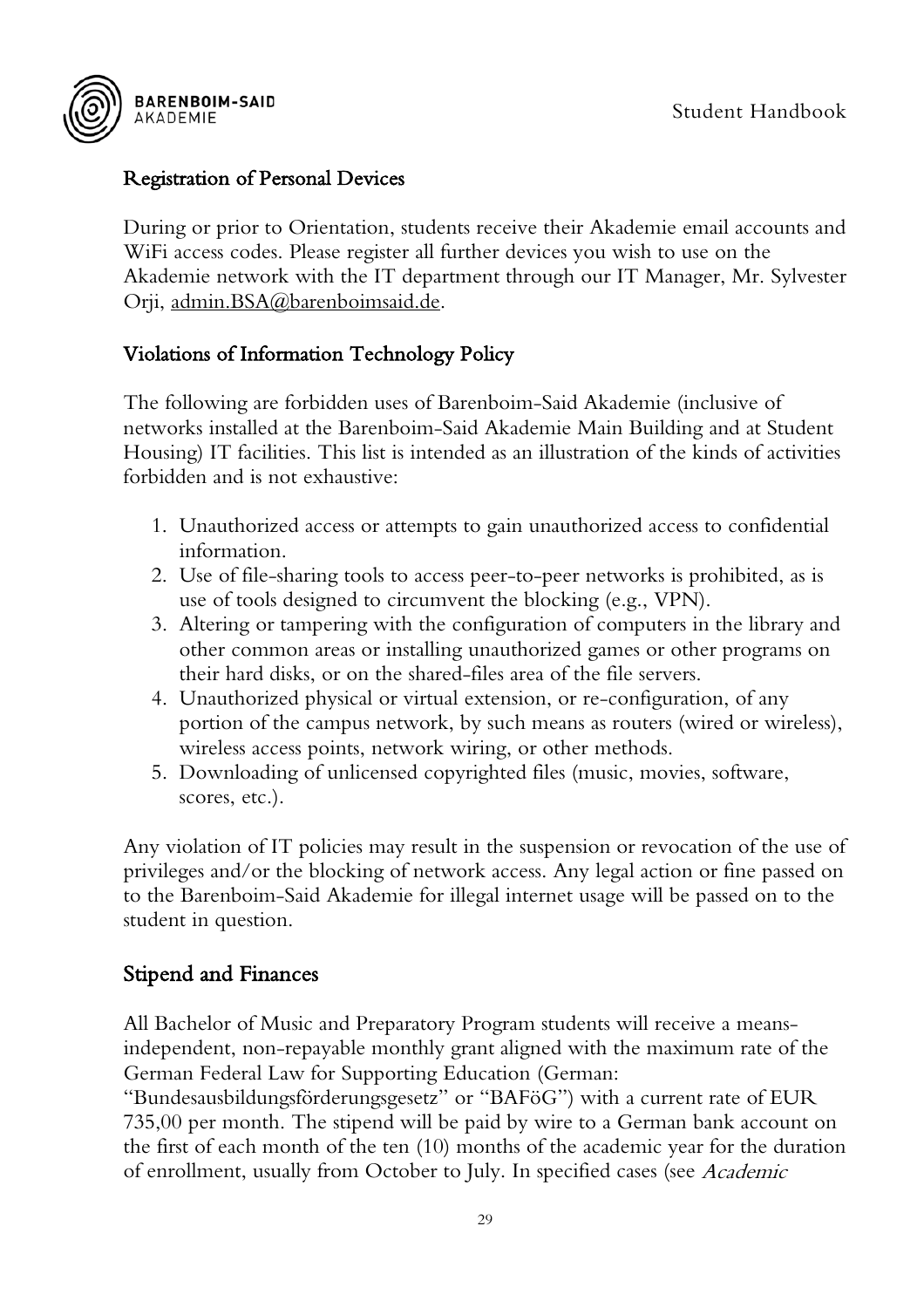

Policies and Regulations: Academic Standards of Integrity and General Policies and Regulations: Student Code of Conduct), the payment of the stipend can be reduced, withheld, or discontinued completely.

In return, students are expected to represent the Barenboim-Said Akademie at a small number of events by the sponsors such as the German Foreign Office or other public and private foundations and donors whose generosity makes the grant program possible.

The Barenboim-Said Akademie withholds the right to change these policies based on economic necessities.

#### <span id="page-30-0"></span>Student Housing Policy

Student Housing is available to all Bachelor of Music students in their first three years of studies and to all Preparatory Program students.

The Barenboim-Said Akademie has student housing facilities at Melchiorstraße, 10179 Berlin. The properties are owned and managed by Berlinovo GmbH and are located in the Mitte district of Berlin in proximity to the Barenboim-Said Akademie's main site at Französische Straße 33 D, 10117 Berlin.

The properties at Melchiorstraße are shared accommodations, with two students paired up as flat-mates sharing a common living space, kitchen, and bathroom.

The Facility Manager at the student housing should be contacted in case of any (non-emergency) housing-related issues:

|         | <b>Student Housing Facility Manager:</b> |
|---------|------------------------------------------|
| Name:   | Mr. Bonge                                |
| Office: | Wohnanlage WA 110 - Mitte                |
|         | Adalbertstr. 58, 10179 Berlin            |
| Tel.:   | 030-2796697                              |
| Fax:    | 030-28091760                             |
| Mobile: | 0151-68978911                            |
| Email:  | hausmeister.wa110@ruwe.de                |

#### <span id="page-30-1"></span>Eligibility

Student Housing is available to all Bachelor of Music students in their first three years of studies and to all Preparatory Program students. Students may also elect to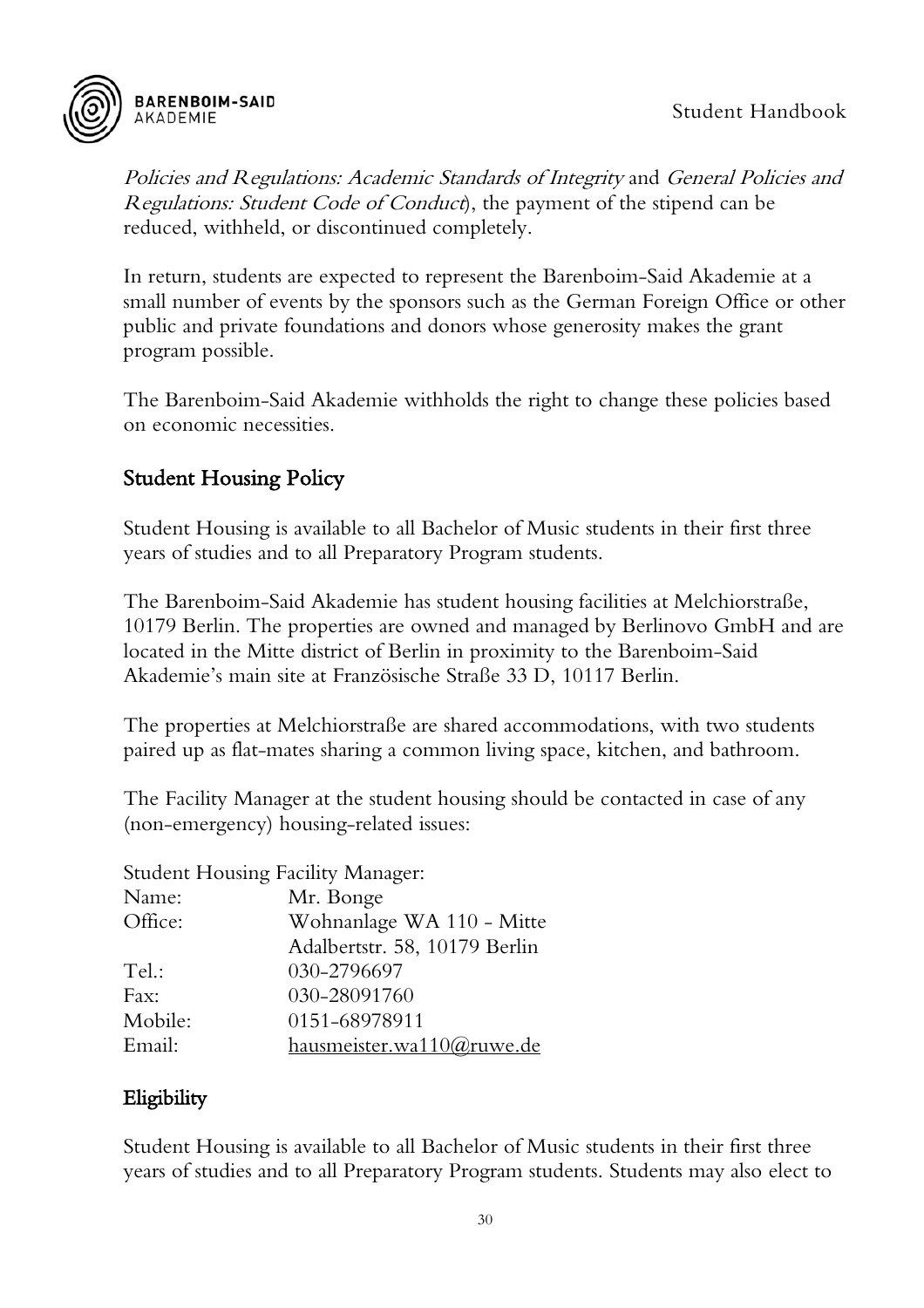

reside in private housing; students residing in private housing receive an additional 200€ housing stipend per month.

Artist Diploma students must live in self-financed private accommodation. No housing stipend or any additional stipend is available for Artist Diploma students.

#### <span id="page-31-0"></span>Housing Regulations

Housing Rules and Regulations are outlined in the Housing Agreement signed by students upon receiving their housing key and moving in to student housing.

#### <span id="page-31-1"></span>Damages

All students living in Barenboim-Said Akademie student housing submit a 200€ deposit in the first month of accommodation. This amount is withheld from the first stipend payment. The deposit will be returned in full only if:

- 1) the student moves out of student accommodation
- 2) there are no damages to the room/flat

Should damages exceed the deposit paid, the student and/or students in question will be held liable to pay for further damages incurred. The student's final transcript and, if applicable, degree certificate will be withheld until all outstanding debts have been paid to the Akademie.

Any damages should be reported immediately to Berlinovo's Facility Manager (German: "Hausmeister"), whose contact details are listed above. Any excessive or intentional damage can lead to immediate expulsion from student housing and/or the Barenboim-Said Akademie (see: General Policies and Regulations: Student Code of Conduct.

N.B. Students are encouraged to sign up for property insurance (German: "Hausratsversicherung").

#### <span id="page-31-2"></span>Quiet Hours and Noise Disruption

Students are required to respect quiet hours. Legal quiet hours in Berlin are as follows:

Monday through Saturday; 22:00 – 06:00 Sunday; 00:00 – 24:00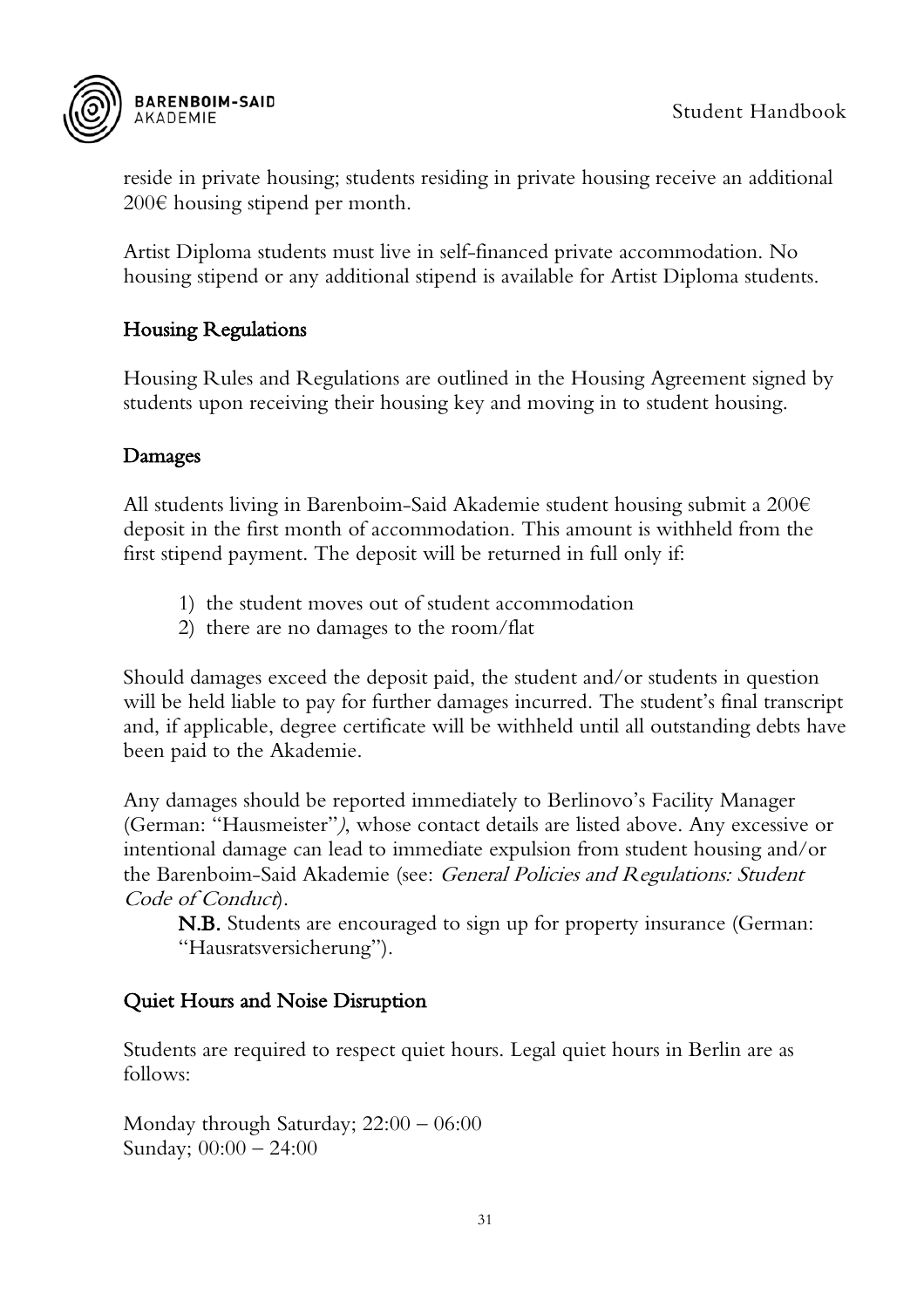

Students are expected to respect the requests of their flat-mates and neighbors regarding noise levels. This includes being mindful of neighbors' and flatmates' requests regarding practicing at home. When in doubt, refrain from practicing at home and try to practice at the Akademie instead.

#### <span id="page-32-0"></span>Violations

Any violations of the Student Housing Policy outlined in the Housing Agreement can lead to revocation of Barenboim-Said Akademie housing privileges (see: General Policies and Regulations: Student Code of Conduct).

#### <span id="page-32-1"></span>Barenboim-Said Akademie Student Union

The Barenboim-Said Akademie encourages students enrolled in degree programs to self-organize through a Student Union. The Student Union receives support from the administration of the Barenboim-Said Akademie through funds and through a staff advisor.

The Student Union serves in both a social and official capacity. It is the forum in which the students of the Akademie can be heard; it can vote on matters to be taken to the Academic Senate and other committees through the student representative. The Student Union can also organize student field trips, social, artistic, and performance events.

#### <span id="page-32-2"></span>Physical and Mental Health Resources

Coming to a new city and starting your studies can be physically and mentally challenging. We advise students to listen to their bodies and make sure to get enough sleep, follow a balanced diet and exercise regularly. Particularly in the winter months, students should dress according to the climate and pay regular visits to the doctor if unwell.

The Akademie offers Alexander Technique for all students free of charge to help maintain physical well-being. Students will be informed about signing up for Alexander Technique upon enrollment.

For mental health resources, the Akademie offers a Counselling Service free of charge to students. Students are informed of the Counselling Service hours at the beginning of every semester, and appointments can be made directly with the counsellor, Dr. Kiesewetter: akademie-counselling@gmx.de. Dr. Kiesewetter is a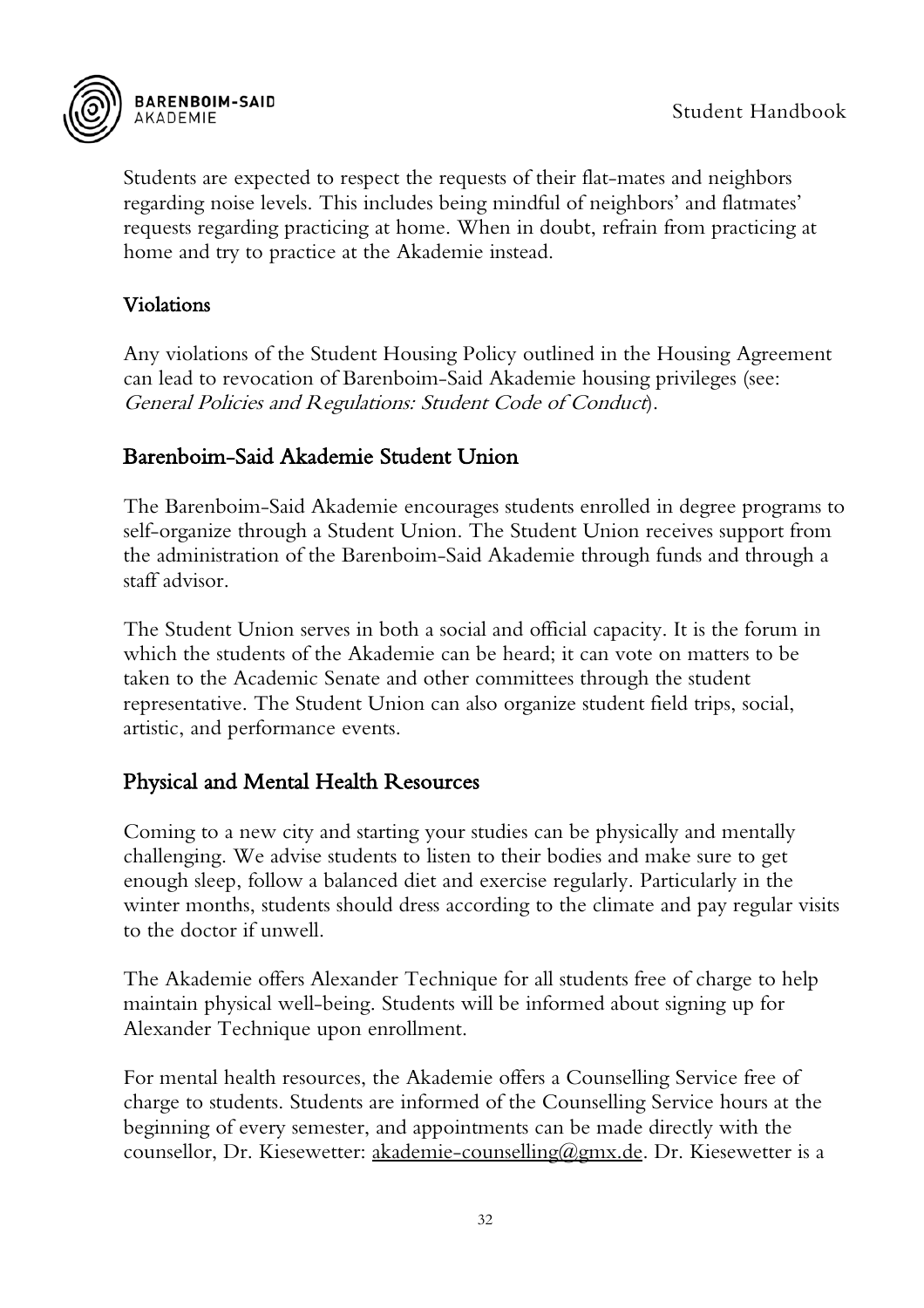

certified mediator and a psychotherapist; she offers coaching, counselling, and advice.

#### \*Please note that Dr. Kiesewetter will be on maternity leave during Winter Semester 2018/19. The Akademie is working on finding a suitable replacement during her absence. Dr. Kiesewetter will return next academic year at the latest\*.

The Counselling Service aims to provide students with the opportunity to speak confidentially about any personal difficulties and to get referrals to other specialists or sources of support.

#### <span id="page-33-0"></span>Illness and Medical Treatment

If a student falls ill or has an injury, the first step is to approach a general practitioner (see General Policies and Regulations: Emergency Contacts for further information on general practitioners). The Registrar's Office can provide you with a list of English-speaking doctor's in the area.

There are no legal restrictions of access to doctors in Germany; students can, effectively, go to any doctor they wish to see. To see a specialist, one usually obtains a referral from a general practitioner; however, anyone is free to seek a specialist without a referral. Students can also inquire at the Registrar's Office for suggestions of doctors and specialists.

In an emergency, the student should first get help and then inform the Akademie of the situation once safe or in the care of a doctor. Students should keep a copy of their health insurance policies or health insurance card with them at all times in case of a medical emergency. Students must also submit their health insurance policies to the Registrar's Office so that the Akademie also has a copy on file.

In a medical emergency, go straight to the hospital. If you cannot physically make it to the hospital, call an ambulance (112).

#### <span id="page-33-1"></span>Health Insurance

#### Health insurance for students matriculating in Winter Semester 2018/19

Most students enrolled at the Barenboim-Said Akademie are covered under the health insurance through their stipend (please see the student contract for details). For students who have opted for Akademie-sponsored insurance and are enrolling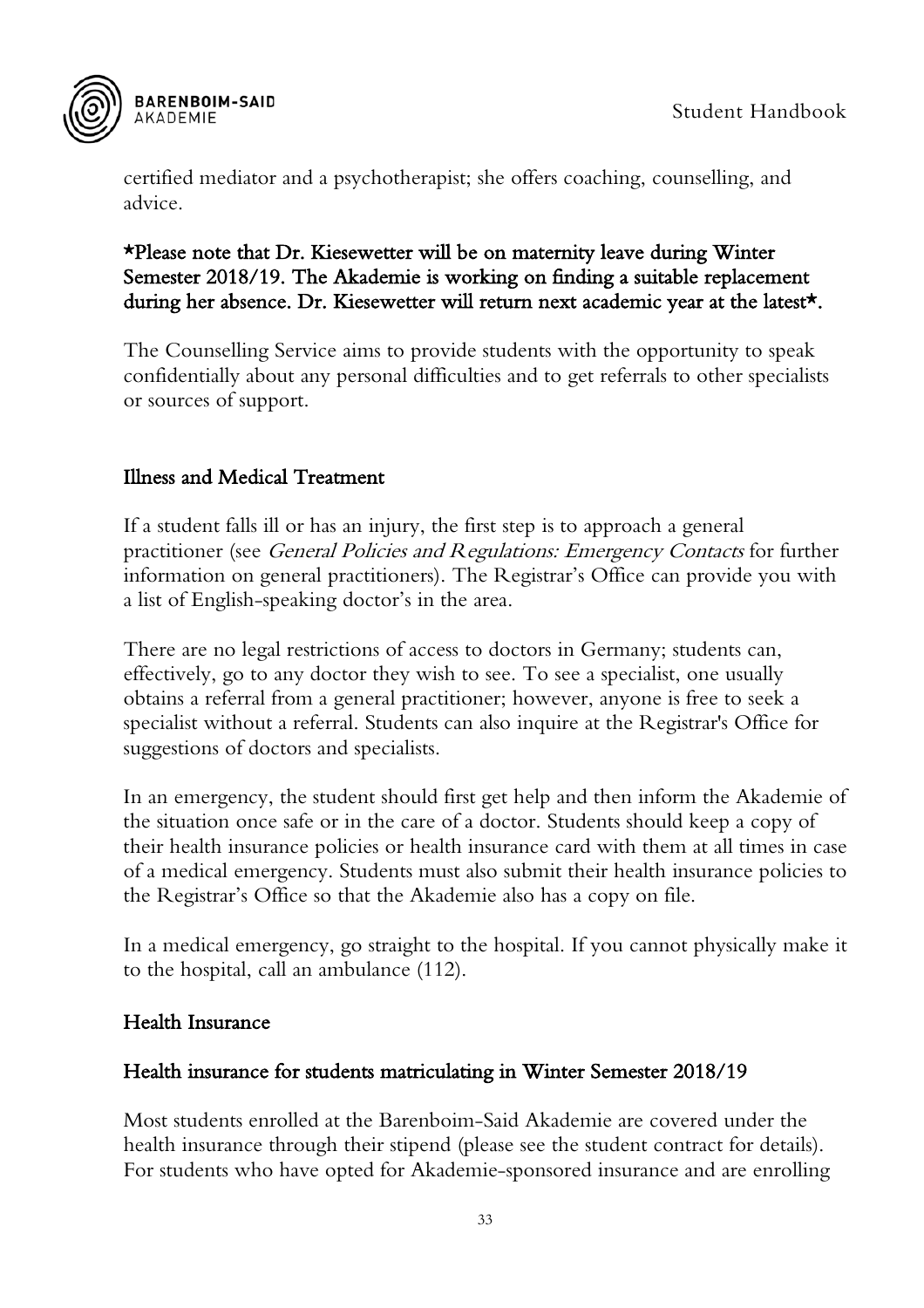

at the Akademie for the first time in Winter Semester 2018/19, they will be insured with a public health insurance plan for students through the Techniker Krankenkasse (TK). This insurance covers all necessary medical treatment in Germany. Students will receive information about the healthcare system in Germany as well as officially register for health insurance during the new student orientation week.

#### Health insurance for students matriculated prior to 2018

For students enrolled prior to 2018, who have opted for Akademie-sponsored insurance, they are enrolled in private health insurance covered by Die Continentale in association with the DAAD (Deutsche Akademische Austausch Dienst/German Academic Exchange Service). This health insurance covers almost all medical expenses in Germany. For more information, please read the guidelines of your insurance policy (available in the DAAD portal at <https://portal.daad.de/irj/portal> in the messages section under "Anlagepaket"). If you have questions about accessing the DAAD Insurance, please contact the Registrar's Office

Students must show the insurance policy (German: "Versicherungsausweis") to the treating practitioner before treatment, so they can determine what kind of treatment can be covered via your insurance. It is imperative that students keep a copy of insurance on them at all times. After treatment, the student will either receive a bill or the insurance will be billed directly by the doctor. Students should clarify with the staff of the doctor's office which variant to expect so they know how to proceed. Upon receiving a bill, please make sure to forward the bill to the address of the health insurance noted on the insurance policy claims form (to be found in your insurance documents). Please contact the DAAD insurance for further information: <u>versicherungsstelle</u>@daad.de.

Your DAAD / Continental Insurance coverage provides you with access to **most** doctors in Germany. If you are ill, consult a general practitioner (Hausarzt/Allgemeinmedizin). General practitioners can refer you to specialists, but you can also visit a specialist without referral. In cases of music-related pains or dental problems, we recommend contacting an orthopedist (Orthopäde) or a dentist (*Zahnarzt*) specialized in treating musicians.

When visiting a doctor, bring your health insurance policy information with you. Most general practitioners have walk-in hours where you can see a doctor without an appointment. However, waiting times may vary. If you need to see a specialist,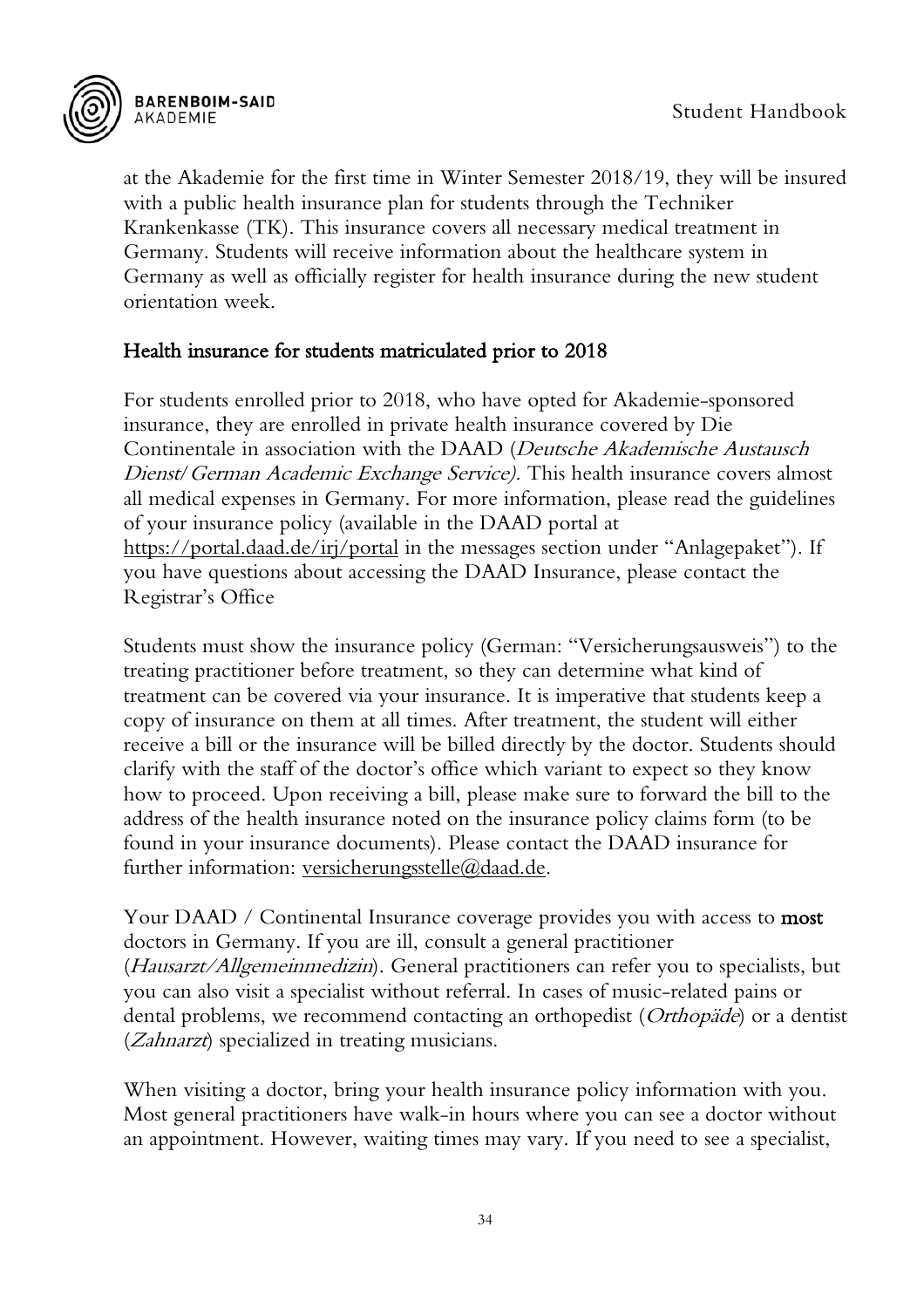

we recommend that you make an appointment (please note that some specialists will only see you if you have an appointment).

#### <span id="page-35-0"></span>Medical-Related Absences

Please obtain medical documentation (German: "*Krankschreibung*") from the attending practitioner if you foresee extended absence (i.e. two or more consecutive days of missed classes) due to illness. For more information, see Academic Policies and Regulations: Attendance Policy.

#### <span id="page-35-1"></span>Emergency Contacts, Services and Procedures

#### Medical Emergencies

In case of medical emergency please first call 112 to request an ambulance or go to a hospital emergency room, and then notify the Registrar's Office once you have received care and are safe.

#### Fire and Safety Emergencies

The telephone number for fire and medical emergencies is 112. The telephone number for the police is 110.

#### Essential Fire and Safety Information

Information on evacuation procedures and on all fire and safety regulations at the Barenboim-Said Akademie main site will be provided by the Akademie's Facility Manager, Ms. Silke Aschendorf. Any questions concerning these procedures should be addressed to her at <u>silke.aschendorf@barenboimsaid.de</u>.

#### <span id="page-35-2"></span>Emergency Contacts

Please always contact the respective emergency personnel during emergencies (112 for fire and medical emergencies, 110 for the police). Once you are safe, please inform the respective Akademie staff of the situation. Please note that these staff members are only available during office hours, typically Monday – Friday from 9:00 – 17:00, excluding federal holidays:

- Please contact Ms. Kathleen Leary, at kathleen.leary@barenboimsaid.de, for the following:
	- o Visa and Immigration Emergencies
	- o Banking and Stipend Distribution Emergencies
	- o Medical Emergencies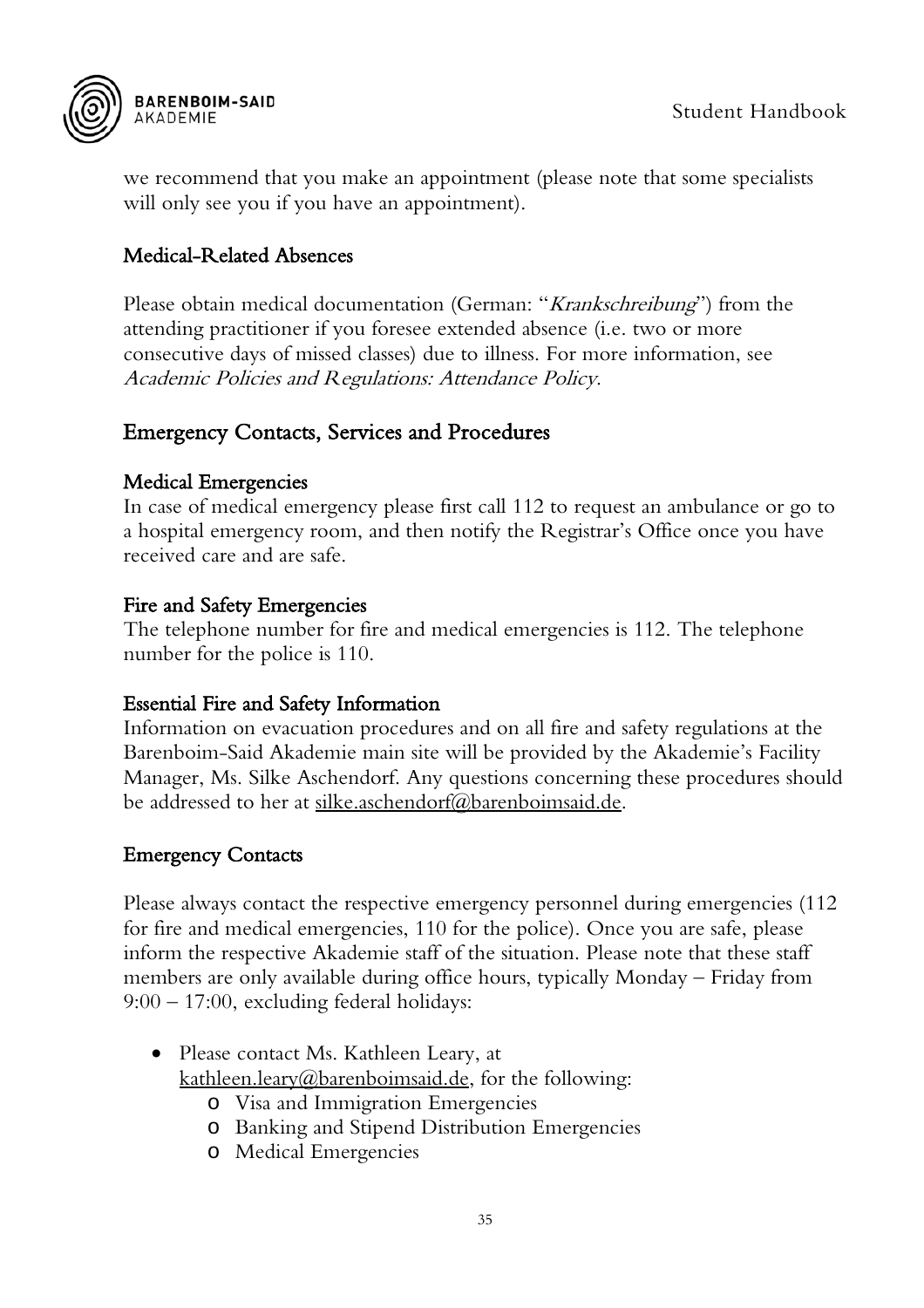

- Please contact Ms. Emma van Rossum, at [emma.vanrossum@barenboimsaid.de](mailto:emma.vanrossum@barenboimsaid.de) for the following: o Residential / Student Housing Emergencies
- Please contact Ms. Tyme Khleifi, at tyme.khleifi@barenboimsaid.de for the following:
	- o Performance/Instrument Related Emergencies
- Please contact Ms. Amel Ouaissa, at amel.ouaissa@barenboimsaid.de for the following:
	- o Fire and Safety Emergencies
	- o Cases of discrimination, sexual harassment and bullying

## <span id="page-36-0"></span>Equal Opportunities

The Barenboim-Said Akademie takes incidents of discrimination, bullying and sexual harassment very seriously. There is support in place for students who are victims of discrimination, bullying and/or sexual harassment and have resources here at the Akademie to confidentially report these incidents.

If a student feels they or a fellow student are being discriminated against, they can reach out to our Counsellor (see: Counselling Service) or report it to our on-staff Equal Opportunities Officer. All interactions with the Counsellor and the Equal Opportunities Officer are strictly confidential.

In cases of discrimination, it is important that students document the incident(s), keep track of witnesses, dates and times, copies of correspondence and any other communication. This information will be helpful if the student wishes to file an official complaint with the Equal Opportunities Officer.

• Equal Opportunities Officer: Ms. Amel Ouaissa, amel.ouaissa@barenboimsaid.de

## <span id="page-36-1"></span>Student Code of Conduct

The Barenboim-Said Akademie's Student Code of Conduct applies to all students at the Barenboim-Said Akademie for the duration of their enrollment, without pause, from matriculation until graduation from the academy and assumes students will uphold the values reflected in the Barenboim-Said Akademie's foundation by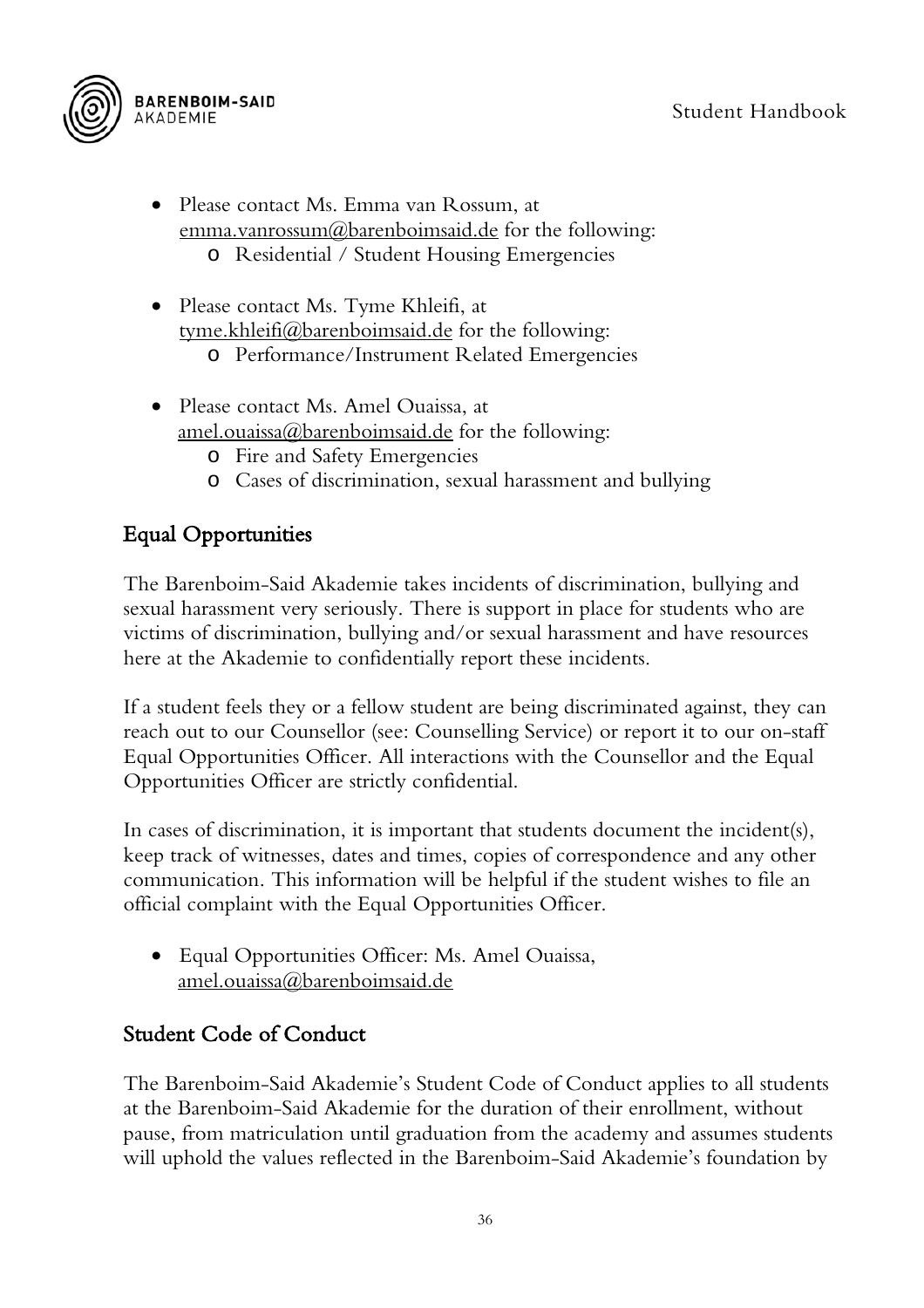

maintaining a high standard of conduct. Violations of the Student Code of Conduct will be met with sanctions imposed by the Dean's Office.

#### <span id="page-37-0"></span>Violations

Student behavior in violation of the Barenboim-Said Akademie Code of Conduct as stated in this document or contained in any Akademie publication, constitutes as the following (please note the following list is not exhaustive):

- 1. Harassment in all forms (physical and non-physical) directed at specific individual(s). This includes harassment perpetrated through electronic communications, such as email, text messages, social media, etc.
- 2. All forms of physical abuse or threat of abuse to any person or persons, including but not limited to: assault, sexual abuse, intimidation, coercion, or other forms of abuse.
- 3. All forms of academic dishonesty, including, but not limited to plagiarism and cheating, and other forms of academic misconduct (please see Academic Policies and Regulations: Academic Standards and Integrity: Code of Academic Honesty).
- 4. Disturbance of authorized activities of the Akademie and/or its members, including classes, recitals, rehearsals, etc.
- 5. Obstruction of members' right to assemble.
- 6. Theft and/or intentional damage to personal or Akademie property. Unauthorized entry, use, or occupation of Akademie facilities that are locked, closed, or otherwise restricted as to use.
- 7. Intentional deception and/or gross misrepresentation involving the forgery, change, or misuse of identification cards, grades, records, diplomas, and/or academy documents. Furnishing Akademie staff and faculty with false or misleading information.
- 8. Illegal purchase, use, possession or distribution of drugs, drug paraphernalia, controlled substances, weapons, and/or firearms of any sort, including unauthorized purchase, use, possession, or distribution of prescription medication.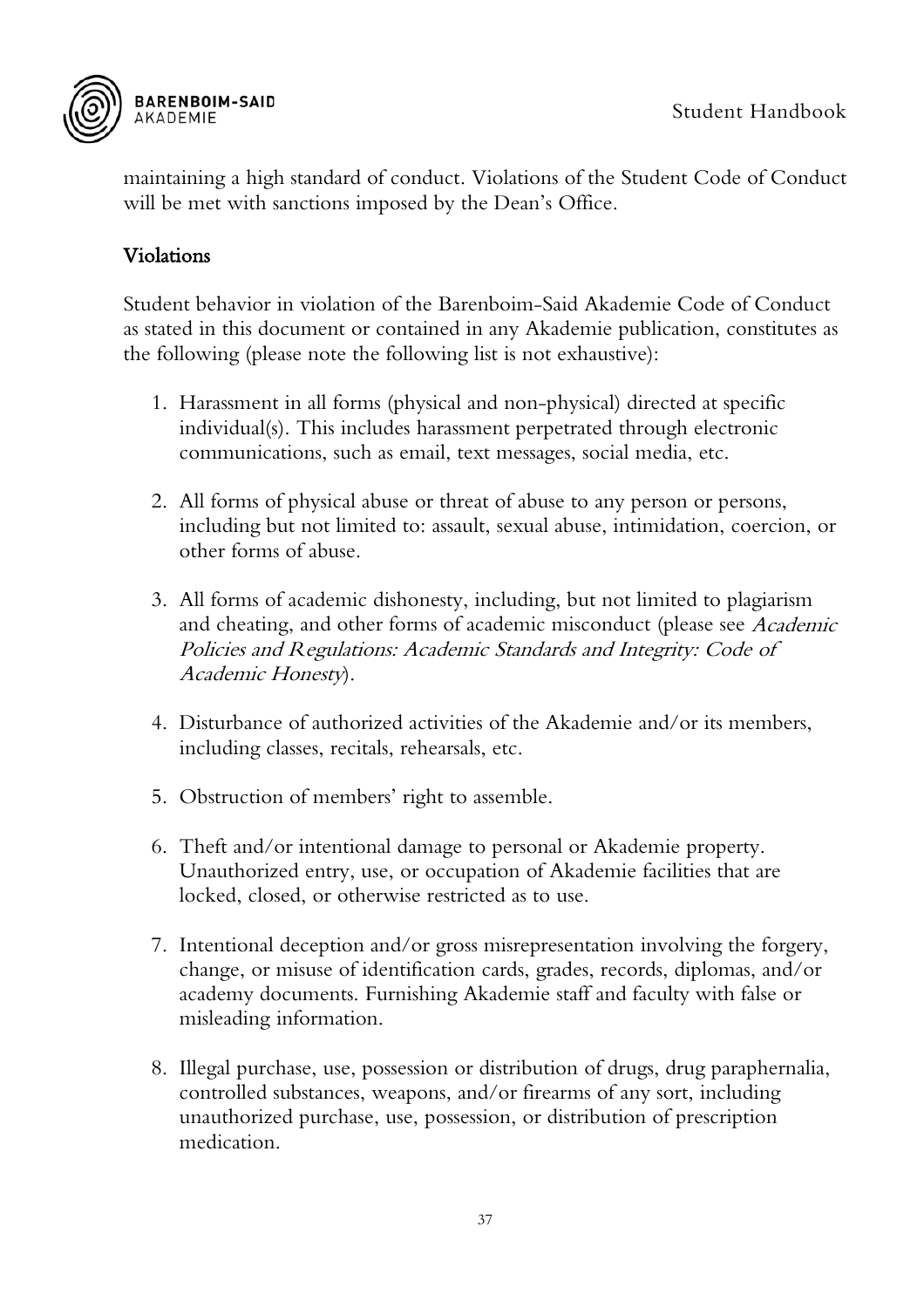

9. Failure to comply with instructions of Barenboim-Said Akademie officials, including administrative staff and faculty members.

#### <span id="page-38-0"></span>Additional Offenses, Damages and Fines

Students are responsible for any loss or damage to their student apartment and may be held responsible for any loss or damage inflicted on the Barenboim-Said Akademie Main Building. Grievous damage inflicted on a student apartment may result in student's loss of housing deposit. Please see the student housing contracts for more details.

Additionally, the Barenboim-Said Akademie cannot accept responsibility for any thefts or losses from the students' rooms or anywhere else on the Barenboim-Said Akademie site, either during semesters or breaks. This further applies to any damage from water, steam, soot, smoke, fire or other destruction.

Students are prohibited from painting their student apartment rooms, removing or exchanging student apartment furniture. Before departure at the end of the Academic Year, students should make sure that the original position of the furniture in their rooms is restored. Upon checkout, students will be charged for replacement costs of any missing or damaged furniture and/or appliances. Students may be fined for damages and will be billed for expenses caused by damages for repairs, excessive cleaning of residential facilities, and/or replacement of furniture.

N.B. The Akademie will not allow students to register for further academic classes and will not issue transcripts or diplomas until charges are paid.

#### <span id="page-38-1"></span>Resolution of Policy Violations

Consequences for violating the Student Code of Conduct include, but are not limited to: legal consequences, official warning, fines, loss of housing privileges (if applicable), and partial or full revocation of student stipend (if applicable). Students may be expelled (see *Academic Policies and Regulations: Ex-matriculation:* Expulsion) from the Barenboim-Said Akademie if violations are continuous or egregious in nature.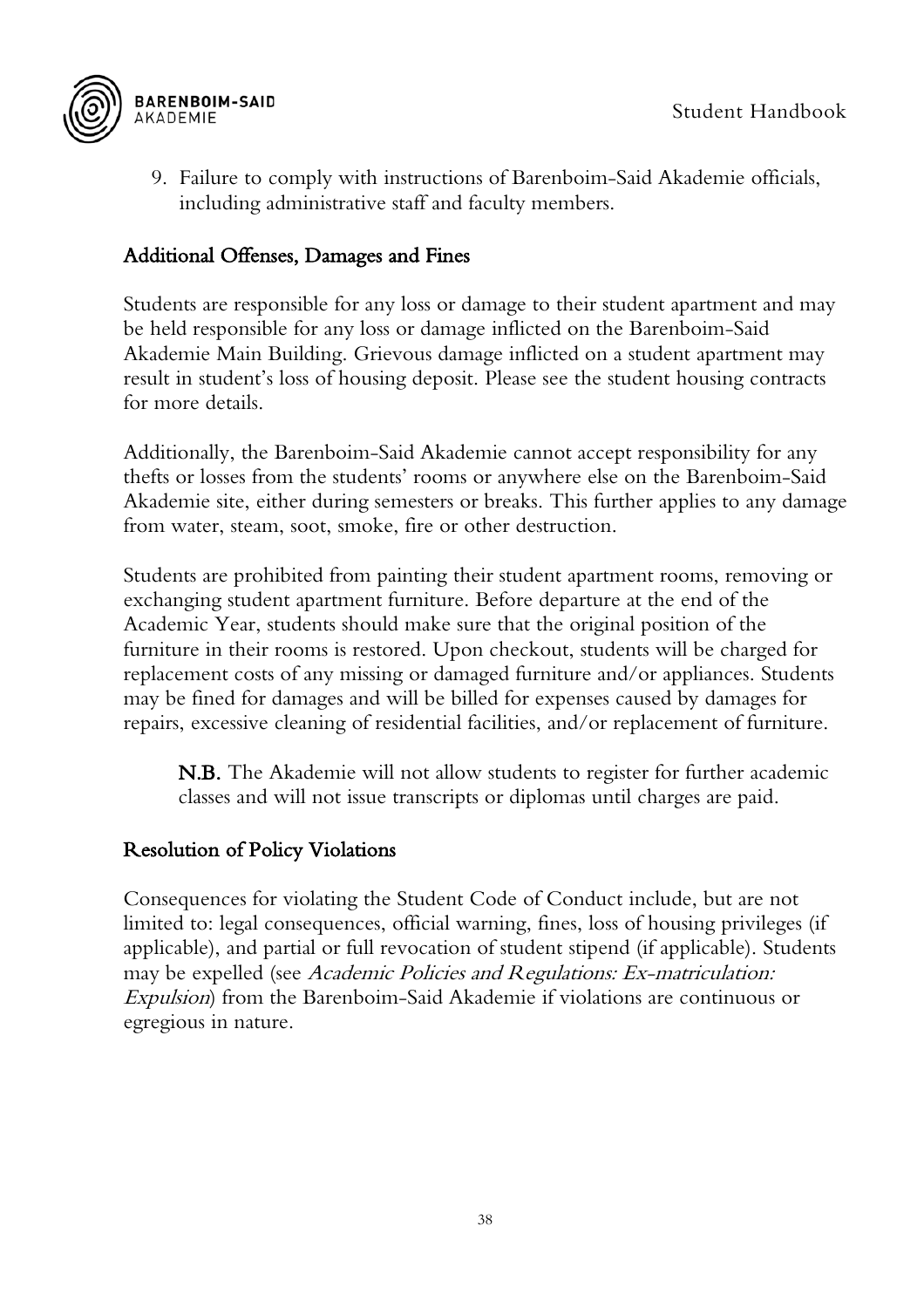

## <span id="page-39-0"></span>Annex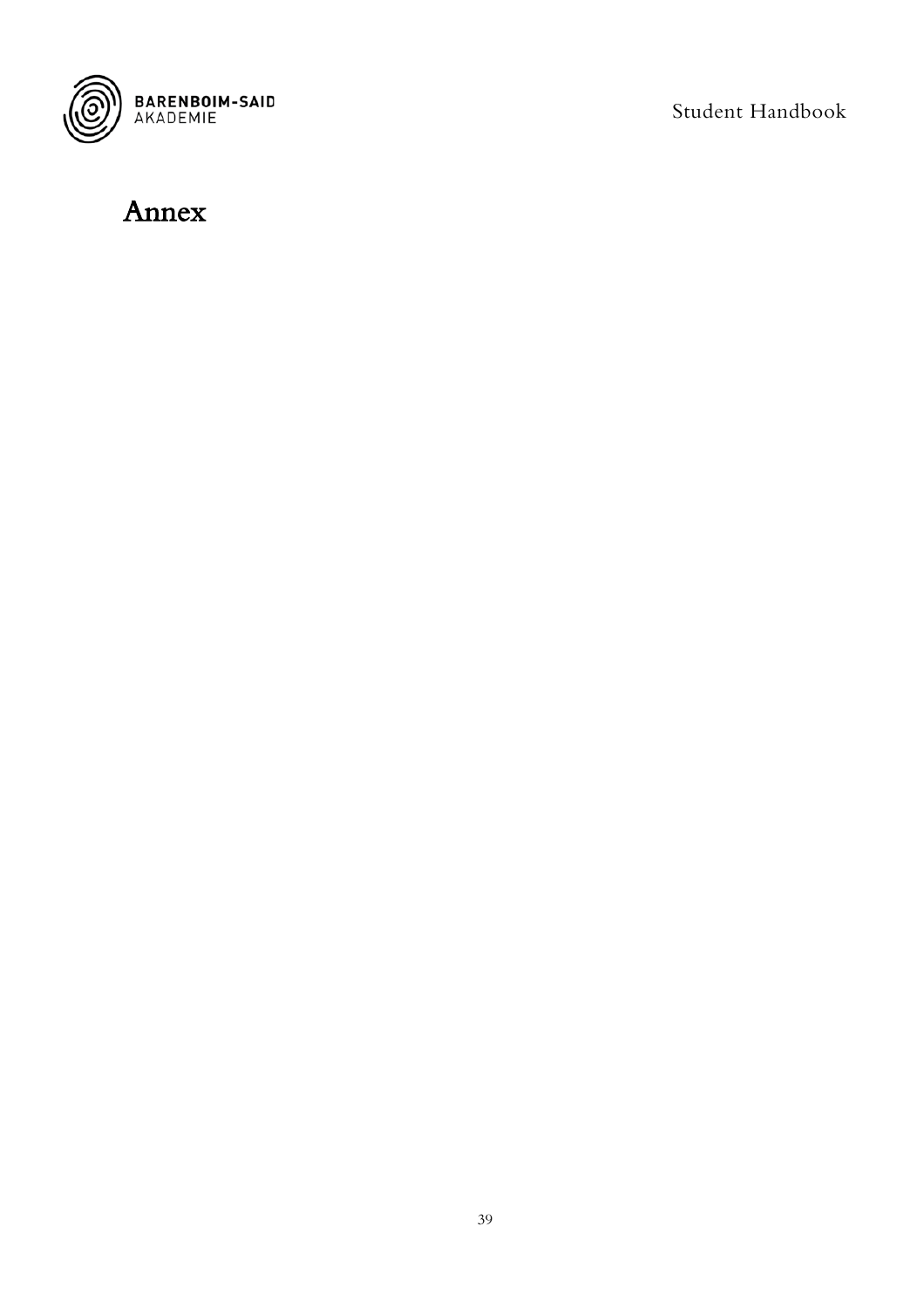

<span id="page-40-0"></span>

|                | Bachelor of Music, Orchestral Instrument Curriculum                 |              |                |              |                |                                |                |                                     |                |                |                |                |
|----------------|---------------------------------------------------------------------|--------------|----------------|--------------|----------------|--------------------------------|----------------|-------------------------------------|----------------|----------------|----------------|----------------|
| Nr.            | Module                                                              | LV           | <b>SWS</b>     |              |                |                                |                | Semester                            |                |                |                |                |
|                |                                                                     |              |                | $\mathbf{1}$ | $\overline{c}$ | 3                              | $\overline{4}$ | 5                                   | 6              | 7              | 8              | Σ              |
|                |                                                                     |              |                |              |                | ECTS Credits (Leistungspunkte) |                |                                     |                |                |                |                |
| $\mathbf{1}$   | <b>Instrumental Instruction (Basic Module)</b>                      |              |                |              |                |                                |                |                                     |                |                |                | 42             |
|                | 1.1 Main Instrument                                                 | P            | 1,5            | 10           | 10             | 11                             | 11             |                                     |                |                |                | 42             |
| $\mathbf{2}$   | <b>Instrumental Instruction (Advanced Module)</b>                   |              |                |              |                |                                |                |                                     |                |                |                | 54             |
|                | 2.1 Main Instrument                                                 | $\mathbf{P}$ | 1,5            |              |                |                                |                | 13                                  | 13             | 14             | 14             | 54             |
| 3 <sup>1</sup> | Music Studies (Basic Module)                                        |              |                |              |                |                                |                |                                     |                |                |                | 36             |
|                | 3.1 Music Theory and Analysis                                       | G            | 1,5            | 3            | 3              | 3                              | 3              |                                     |                |                |                | 12             |
|                | 3.2 Ear Training                                                    | L/G          | 1,5            | 2            | $\overline{c}$ | $\overline{2}$                 | $\overline{c}$ |                                     |                |                |                | $\,8\,$        |
|                | 3.3 Music History                                                   | L/G          | 3              | 3            | 3              | 3                              | $\mathfrak{Z}$ |                                     |                |                |                | 12             |
|                | 3.4 20th century Music Theory                                       | G            | 1,5            |              |                |                                |                | 2                                   | 2              |                |                | $\overline{4}$ |
| $\overline{4}$ | Music Studies (Advanced Module)                                     |              |                |              |                |                                |                |                                     |                |                |                | 12             |
|                | 4.2 Elective A                                                      | S            | $\overline{2}$ |              |                |                                |                | 3                                   | 3              |                |                | 6              |
|                | 4.3 Elective B                                                      | S            | $\overline{c}$ |              |                |                                |                |                                     |                | $\mathfrak{Z}$ | 3              | 6              |
| 5              | Group Musical Practice (Floating Module)                            |              |                |              |                |                                |                |                                     |                |                |                | 28             |
|                |                                                                     |              |                | 3            | 3              | 3                              | 3              | $\overline{4}$                      | $\overline{4}$ | $\overline{4}$ | $\overline{4}$ | 28             |
|                | 5.1 Chamber                                                         |              |                |              |                |                                |                |                                     |                |                |                |                |
|                | 5.2 Ensemble                                                        | G            | 2              |              |                |                                |                |                                     |                |                |                |                |
|                | 5.3 Orchestra                                                       |              |                |              |                |                                |                |                                     |                |                |                |                |
| 6.             | Secondary Instrument Instruction                                    |              |                |              |                |                                |                |                                     |                |                |                | 12             |
|                | 6.1 Secondary Instrument                                            | $\mathbf{P}$ | $\mathbf{1}$   | 2            | $\overline{2}$ | 2                              | 2              | 2                                   | 2              |                |                | 12             |
| 7.             | Humanities Curriculum (Basic Module)                                |              |                |              |                |                                |                |                                     |                |                |                | 18             |
|                | 7.1 Philosophy                                                      | L/G          | 3              | 5            |                |                                | $\overline{4}$ |                                     |                |                |                | $\mathbf Q$    |
|                | 7.2 History                                                         | L/G          | $\mathfrak{Z}$ |              | 5              |                                |                |                                     |                |                |                | $\overline{5}$ |
|                | 7.3 Literature                                                      | L/G          | $\mathfrak{Z}$ |              |                | $\overline{4}$                 |                |                                     |                |                |                | $\overline{4}$ |
| 8              | Humanities Curriculum (Advanced Module)                             |              |                |              |                |                                |                |                                     |                |                |                | 8              |
|                | 8.2 History of Art                                                  | L/G          | 2              |              |                |                                |                | 4                                   |                |                |                | $\overline{4}$ |
|                | 8.3 Global Issues                                                   | S            | 2              |              |                |                                |                |                                     | $\overline{4}$ |                |                | $\overline{4}$ |
| 9              | Electives                                                           |              |                |              |                |                                |                |                                     |                |                |                | 12             |
|                | 9.1 Academic Skills, Language and Writing                           |              |                |              |                |                                |                |                                     |                |                |                |                |
|                | 9.2 English                                                         |              |                |              |                |                                |                | 2 credits per course, available for |                |                |                |                |
|                | 9.3 German                                                          | G/S/P        | 2              |              |                |                                |                | semesters 1-8.                      |                |                |                |                |
|                | 9.4 Electives                                                       |              |                |              |                |                                |                |                                     |                |                |                |                |
| 10             | <b>Final Project</b>                                                |              |                |              |                |                                |                |                                     |                |                |                | 18             |
|                | 10.a Core concentration project                                     | $\mathbf{P}$ | $\overline{c}$ |              |                |                                |                |                                     |                | 9              | $\overline{9}$ | 18             |
|                | 10.b Honors Thesis (option)                                         | $\mathbf{P}$ | $\mathfrak{2}$ |              |                |                                |                |                                     |                | 12             | 12             | 24             |
|                | Total                                                               |              |                | 30           | 30             | 30                             | 30             | 30                                  | 30             | 30             | 30             | 240            |
|                | Notes: P (Private Study), G (Group Study), L (Lecture), S (Seminar) |              |                |              |                |                                |                |                                     |                |                |                |                |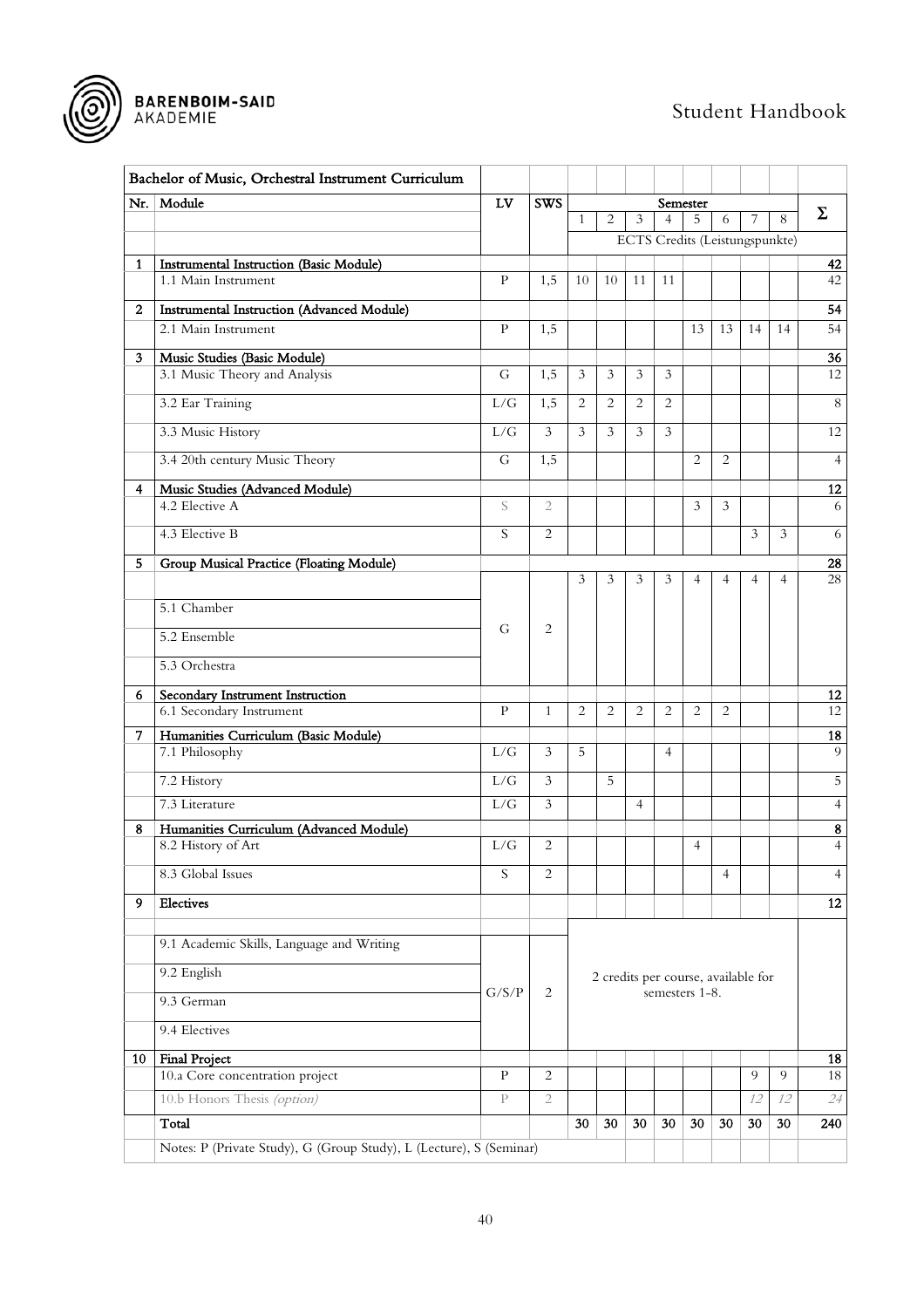



<span id="page-41-0"></span>

|                | Bachelor of Music, Piano Curriculum<br>Nr. Module                     | LV            | <b>SWS</b>     |                |                |                |                | Semester       |                                     |                |                |                         |
|----------------|-----------------------------------------------------------------------|---------------|----------------|----------------|----------------|----------------|----------------|----------------|-------------------------------------|----------------|----------------|-------------------------|
|                |                                                                       |               |                |                | 2              | 3              | 4              | 7              | 8                                   | $\Sigma$       |                |                         |
|                |                                                                       |               |                |                |                |                |                | 5              | 6<br>ECTS Credits (Leistungspunkte) |                |                |                         |
| $\mathbf{1}$   | <b>Instrumental Instruction (Basic Module)</b><br>1.1 Main Instrument | P             | 1,5            | 10             | 10             | 11             | 11             |                |                                     |                |                | 42<br>42                |
|                |                                                                       |               |                |                |                |                |                |                |                                     |                |                |                         |
| $\mathbf{2}$   | Instrumental Instruction (Advanced Module)<br>2.1 Main Instrument     | P             | 1,5            |                |                |                |                | 13             | 13                                  | 14             | 14             | 54<br>54                |
|                |                                                                       |               |                |                |                |                |                |                |                                     |                |                |                         |
| 3              | Music Studies (Basic Module)<br>3.1 Music Theory and Analysis         | G             | 1,5            | 3              | 3              | 3              | 3              |                |                                     |                |                | 36<br>12                |
|                |                                                                       |               |                |                |                |                |                |                |                                     |                |                |                         |
|                | 3.2 Ear Training                                                      | L/G           | 1,5            | $\overline{2}$ | 2              | $\overline{2}$ | 2              |                |                                     |                |                | $\overline{8}$          |
|                | 3.3 Music History                                                     | L/G           | $\mathfrak{Z}$ | 3              | $\overline{3}$ | 3              | 3              |                |                                     |                |                | 12                      |
|                | 3.4 20th century Music Theory                                         | G             | 1,5            |                |                |                |                | $\overline{2}$ | $\overline{2}$                      |                |                | $\overline{4}$          |
| $\overline{4}$ | Music Studies (Advanced Module)                                       |               |                |                |                |                |                |                |                                     |                |                | 12                      |
|                | 4.2 Elective A                                                        | S             | $\mathbf{2}$   |                |                |                |                | 3              | $\overline{3}$                      |                |                | 6                       |
|                | 4.3 Elective B                                                        | S             | $\overline{c}$ |                |                |                |                |                |                                     | $\mathfrak{Z}$ | $\mathfrak{Z}$ | 6                       |
| 5              | Group Musical Practice (Floating Module)                              |               |                |                |                |                |                |                |                                     |                |                | 28                      |
|                |                                                                       |               |                | 3              | 3              | 3              | 3              | $\overline{4}$ | $\overline{4}$                      | 4              | $\overline{4}$ | 28                      |
|                | 5.1 Chamber                                                           |               |                |                |                |                |                |                |                                     |                |                |                         |
|                | 5.2 Ensemble                                                          | G             | 2              |                |                |                |                |                |                                     |                |                |                         |
|                | 5.3 Orchestra                                                         |               |                |                |                |                |                |                |                                     |                |                |                         |
| 6              | Piano Concentration                                                   |               |                |                |                |                |                |                |                                     |                |                | 12                      |
|                | 6.1 Repetiteur Studies                                                | P             | $\mathbf{1}$   | $\overline{2}$ | 2              | $\overline{2}$ | 2              |                |                                     |                |                | 8                       |
|                | 6.2 Score Reading                                                     | P             | $\mathbf{1}$   |                |                |                |                | $\overline{2}$ | $\overline{2}$                      |                |                | $\overline{4}$          |
| 7              | Humanities Curriculum (Basic Module)                                  |               |                |                |                |                |                |                |                                     |                |                | 18                      |
|                | 7.1 Philosophy                                                        | L/G           | 3              | 5              |                |                | 4              |                |                                     |                |                | 9                       |
|                | 7.2 History                                                           | L/G           | $\mathfrak{Z}$ |                | 5              |                |                |                |                                     |                |                | 5                       |
|                | 7.3 Literature                                                        | L/G           | 3              |                |                | 4              |                |                |                                     |                |                | $\overline{4}$          |
| 8              | Humanities Curriculum (Advanced Module)                               |               |                |                |                |                |                |                |                                     |                |                | $\overline{\mathbf{8}}$ |
|                | 8.2 History of Art                                                    | L/G           | $\overline{c}$ |                |                |                |                | $\overline{4}$ |                                     |                |                | $\overline{4}$          |
|                | 8.3 Global Issues                                                     | S             | $\overline{2}$ |                |                |                |                |                | $\overline{4}$                      |                |                | $\overline{4}$          |
| 9              | Electives                                                             |               |                |                |                |                |                |                |                                     |                |                | 12                      |
|                | 9.1 Academic Skills, Language and Writing                             |               |                |                |                |                |                |                |                                     |                |                |                         |
|                | 9.2 English                                                           |               |                |                |                |                |                |                | 2 credits per course, available for |                |                |                         |
|                | 9.3 German                                                            | ${\rm G/S/P}$ | $\mathbf{2}$   |                |                |                | semesters 1-8. |                |                                     |                |                |                         |
|                | 9.4 Electives                                                         |               |                |                |                |                |                |                |                                     |                |                |                         |
| 10             | <b>Final Project</b>                                                  |               |                |                |                |                |                |                |                                     |                |                | 18                      |
|                | 10.a Core concentration project                                       | ${\bf p}$     | $\overline{c}$ |                |                |                |                |                |                                     | 9              | 9              | 18                      |
|                | 10.b Honors Thesis (option)                                           | P             | $\overline{2}$ |                |                |                |                |                |                                     | 12             | 12             | 24                      |
|                | Total                                                                 |               |                | 30             | $30\,$         | 30             | 30             | 30             | 30                                  | 30             | 30             | 240                     |